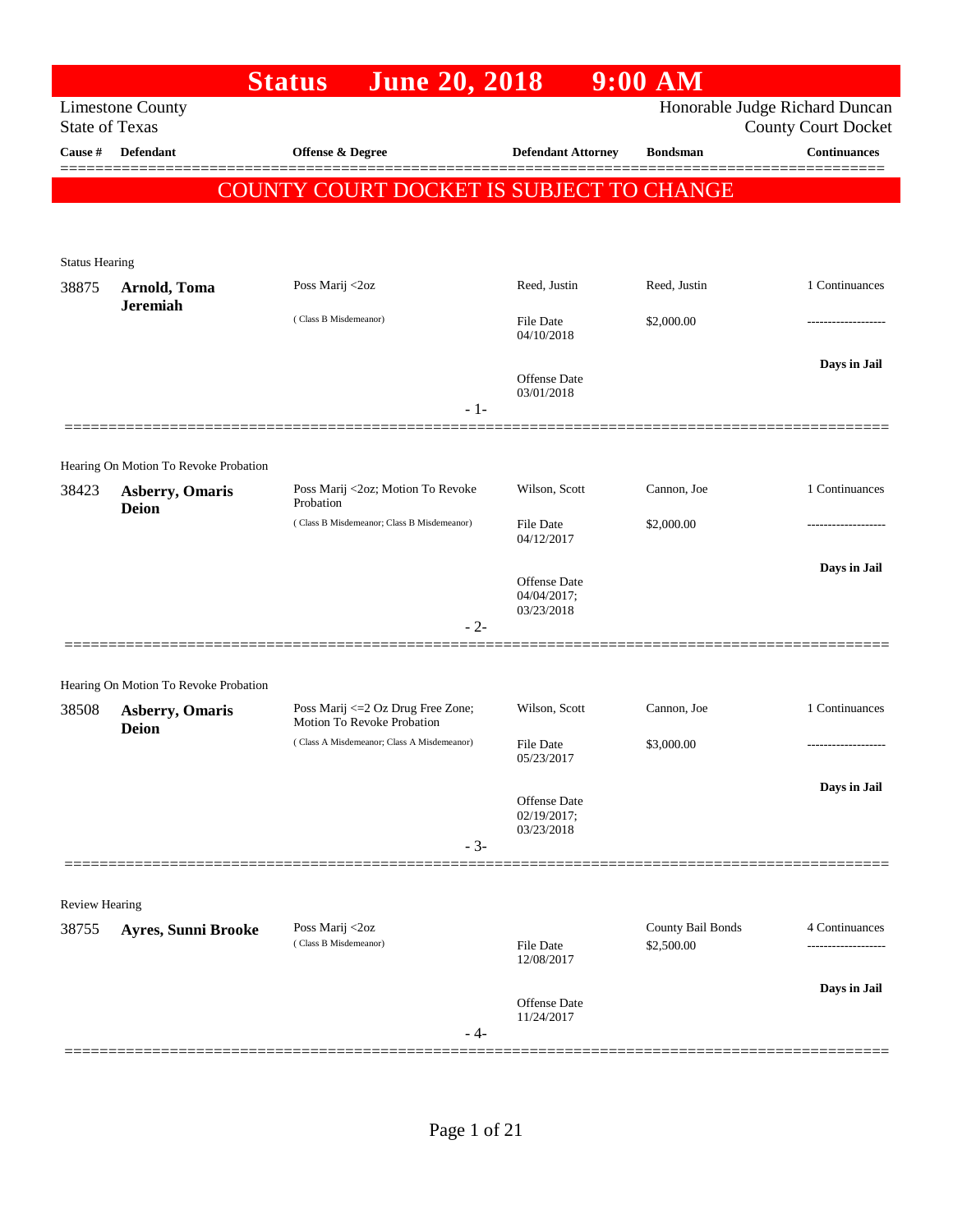| Honorable Judge Richard Duncan<br><b>Limestone County</b><br><b>State of Texas</b><br><b>County Court Docket</b><br>Continuances<br>Cause #<br><b>Defendant</b><br><b>Offense &amp; Degree</b><br><b>Defendant Attorney</b><br><b>Bondsman</b><br><b>COUNTY COURT DOCKET IS SUBJECT TO CHANGE</b><br>Review Hearing<br>Reed, Benjie<br>County Bail Bonds<br>17 Continuances<br>Driving W/Lic Inv W/Prev<br>38267<br><b>Beldin, Bryan Charles</b><br>Conv/Susp/W/O Fin Res<br>(Class B Misdemeanor)<br><b>File Date</b><br>\$2,000.00<br>12/02/2016<br>Days in Jail<br><b>Offense Date</b><br>10/14/2016<br>$-5-$<br>Review Hearing<br>Display Fictitious Motor Vehicle<br>Reed, Benjie<br>Reed, Benjie<br>38813<br><b>Beldin, Bryan Charles</b><br>Registration<br>(Class B Misdemeanor)<br>\$1,500.00<br><b>File Date</b><br>01/30/2018<br>Days in Jail<br>Offense Date<br>12/20/2017<br>- 6-<br><b>Review Hearing</b><br>Driving W/Lic Inv W/Prev<br>Reed, Benjie<br>Reed, Benjie<br>38814<br><b>Beldin, Bryan Charles</b><br>Conv/Susp/W/O Fin Res<br>(Class B Misdemeanor)<br><b>File Date</b><br>\$1,500.00<br>-----------------<br>01/30/2018<br>Days in Jail<br>Offense Date<br>12/20/2017<br>$-7-$<br>Review Hearing<br>County Bail Bonds<br>16 Continuances<br>Theft Prop >= $$750<$2,500$<br>38278<br><b>Broadnax, Brandon</b><br><b>Marquis</b><br>(Class A Misdemeanor)<br><b>File Date</b><br>\$2,000.00<br>----------------<br>12/09/2016<br>Offense Date<br>03/03/2016<br>$-8-$ |  | <b>June 20, 2018</b><br><b>Status</b> |  | $9:00$ AM |                |
|------------------------------------------------------------------------------------------------------------------------------------------------------------------------------------------------------------------------------------------------------------------------------------------------------------------------------------------------------------------------------------------------------------------------------------------------------------------------------------------------------------------------------------------------------------------------------------------------------------------------------------------------------------------------------------------------------------------------------------------------------------------------------------------------------------------------------------------------------------------------------------------------------------------------------------------------------------------------------------------------------------------------------------------------------------------------------------------------------------------------------------------------------------------------------------------------------------------------------------------------------------------------------------------------------------------------------------------------------------------------------------------------------------------------------------------------------------------------------------------------|--|---------------------------------------|--|-----------|----------------|
|                                                                                                                                                                                                                                                                                                                                                                                                                                                                                                                                                                                                                                                                                                                                                                                                                                                                                                                                                                                                                                                                                                                                                                                                                                                                                                                                                                                                                                                                                                |  |                                       |  |           |                |
|                                                                                                                                                                                                                                                                                                                                                                                                                                                                                                                                                                                                                                                                                                                                                                                                                                                                                                                                                                                                                                                                                                                                                                                                                                                                                                                                                                                                                                                                                                |  |                                       |  |           |                |
|                                                                                                                                                                                                                                                                                                                                                                                                                                                                                                                                                                                                                                                                                                                                                                                                                                                                                                                                                                                                                                                                                                                                                                                                                                                                                                                                                                                                                                                                                                |  |                                       |  |           |                |
|                                                                                                                                                                                                                                                                                                                                                                                                                                                                                                                                                                                                                                                                                                                                                                                                                                                                                                                                                                                                                                                                                                                                                                                                                                                                                                                                                                                                                                                                                                |  |                                       |  |           |                |
|                                                                                                                                                                                                                                                                                                                                                                                                                                                                                                                                                                                                                                                                                                                                                                                                                                                                                                                                                                                                                                                                                                                                                                                                                                                                                                                                                                                                                                                                                                |  |                                       |  |           |                |
|                                                                                                                                                                                                                                                                                                                                                                                                                                                                                                                                                                                                                                                                                                                                                                                                                                                                                                                                                                                                                                                                                                                                                                                                                                                                                                                                                                                                                                                                                                |  |                                       |  |           |                |
|                                                                                                                                                                                                                                                                                                                                                                                                                                                                                                                                                                                                                                                                                                                                                                                                                                                                                                                                                                                                                                                                                                                                                                                                                                                                                                                                                                                                                                                                                                |  |                                       |  |           |                |
|                                                                                                                                                                                                                                                                                                                                                                                                                                                                                                                                                                                                                                                                                                                                                                                                                                                                                                                                                                                                                                                                                                                                                                                                                                                                                                                                                                                                                                                                                                |  |                                       |  |           |                |
|                                                                                                                                                                                                                                                                                                                                                                                                                                                                                                                                                                                                                                                                                                                                                                                                                                                                                                                                                                                                                                                                                                                                                                                                                                                                                                                                                                                                                                                                                                |  |                                       |  |           |                |
|                                                                                                                                                                                                                                                                                                                                                                                                                                                                                                                                                                                                                                                                                                                                                                                                                                                                                                                                                                                                                                                                                                                                                                                                                                                                                                                                                                                                                                                                                                |  |                                       |  |           |                |
|                                                                                                                                                                                                                                                                                                                                                                                                                                                                                                                                                                                                                                                                                                                                                                                                                                                                                                                                                                                                                                                                                                                                                                                                                                                                                                                                                                                                                                                                                                |  |                                       |  |           |                |
|                                                                                                                                                                                                                                                                                                                                                                                                                                                                                                                                                                                                                                                                                                                                                                                                                                                                                                                                                                                                                                                                                                                                                                                                                                                                                                                                                                                                                                                                                                |  |                                       |  |           |                |
|                                                                                                                                                                                                                                                                                                                                                                                                                                                                                                                                                                                                                                                                                                                                                                                                                                                                                                                                                                                                                                                                                                                                                                                                                                                                                                                                                                                                                                                                                                |  |                                       |  |           | 3 Continuances |
|                                                                                                                                                                                                                                                                                                                                                                                                                                                                                                                                                                                                                                                                                                                                                                                                                                                                                                                                                                                                                                                                                                                                                                                                                                                                                                                                                                                                                                                                                                |  |                                       |  |           |                |
|                                                                                                                                                                                                                                                                                                                                                                                                                                                                                                                                                                                                                                                                                                                                                                                                                                                                                                                                                                                                                                                                                                                                                                                                                                                                                                                                                                                                                                                                                                |  |                                       |  |           |                |
|                                                                                                                                                                                                                                                                                                                                                                                                                                                                                                                                                                                                                                                                                                                                                                                                                                                                                                                                                                                                                                                                                                                                                                                                                                                                                                                                                                                                                                                                                                |  |                                       |  |           |                |
|                                                                                                                                                                                                                                                                                                                                                                                                                                                                                                                                                                                                                                                                                                                                                                                                                                                                                                                                                                                                                                                                                                                                                                                                                                                                                                                                                                                                                                                                                                |  |                                       |  |           |                |
|                                                                                                                                                                                                                                                                                                                                                                                                                                                                                                                                                                                                                                                                                                                                                                                                                                                                                                                                                                                                                                                                                                                                                                                                                                                                                                                                                                                                                                                                                                |  |                                       |  |           |                |
|                                                                                                                                                                                                                                                                                                                                                                                                                                                                                                                                                                                                                                                                                                                                                                                                                                                                                                                                                                                                                                                                                                                                                                                                                                                                                                                                                                                                                                                                                                |  |                                       |  |           |                |
|                                                                                                                                                                                                                                                                                                                                                                                                                                                                                                                                                                                                                                                                                                                                                                                                                                                                                                                                                                                                                                                                                                                                                                                                                                                                                                                                                                                                                                                                                                |  |                                       |  |           | 3 Continuances |
|                                                                                                                                                                                                                                                                                                                                                                                                                                                                                                                                                                                                                                                                                                                                                                                                                                                                                                                                                                                                                                                                                                                                                                                                                                                                                                                                                                                                                                                                                                |  |                                       |  |           |                |
|                                                                                                                                                                                                                                                                                                                                                                                                                                                                                                                                                                                                                                                                                                                                                                                                                                                                                                                                                                                                                                                                                                                                                                                                                                                                                                                                                                                                                                                                                                |  |                                       |  |           |                |
|                                                                                                                                                                                                                                                                                                                                                                                                                                                                                                                                                                                                                                                                                                                                                                                                                                                                                                                                                                                                                                                                                                                                                                                                                                                                                                                                                                                                                                                                                                |  |                                       |  |           |                |
|                                                                                                                                                                                                                                                                                                                                                                                                                                                                                                                                                                                                                                                                                                                                                                                                                                                                                                                                                                                                                                                                                                                                                                                                                                                                                                                                                                                                                                                                                                |  |                                       |  |           |                |
|                                                                                                                                                                                                                                                                                                                                                                                                                                                                                                                                                                                                                                                                                                                                                                                                                                                                                                                                                                                                                                                                                                                                                                                                                                                                                                                                                                                                                                                                                                |  |                                       |  |           |                |
|                                                                                                                                                                                                                                                                                                                                                                                                                                                                                                                                                                                                                                                                                                                                                                                                                                                                                                                                                                                                                                                                                                                                                                                                                                                                                                                                                                                                                                                                                                |  |                                       |  |           |                |
|                                                                                                                                                                                                                                                                                                                                                                                                                                                                                                                                                                                                                                                                                                                                                                                                                                                                                                                                                                                                                                                                                                                                                                                                                                                                                                                                                                                                                                                                                                |  |                                       |  |           |                |
|                                                                                                                                                                                                                                                                                                                                                                                                                                                                                                                                                                                                                                                                                                                                                                                                                                                                                                                                                                                                                                                                                                                                                                                                                                                                                                                                                                                                                                                                                                |  |                                       |  |           |                |
|                                                                                                                                                                                                                                                                                                                                                                                                                                                                                                                                                                                                                                                                                                                                                                                                                                                                                                                                                                                                                                                                                                                                                                                                                                                                                                                                                                                                                                                                                                |  |                                       |  |           | Days in Jail   |
|                                                                                                                                                                                                                                                                                                                                                                                                                                                                                                                                                                                                                                                                                                                                                                                                                                                                                                                                                                                                                                                                                                                                                                                                                                                                                                                                                                                                                                                                                                |  |                                       |  |           |                |
|                                                                                                                                                                                                                                                                                                                                                                                                                                                                                                                                                                                                                                                                                                                                                                                                                                                                                                                                                                                                                                                                                                                                                                                                                                                                                                                                                                                                                                                                                                |  |                                       |  |           |                |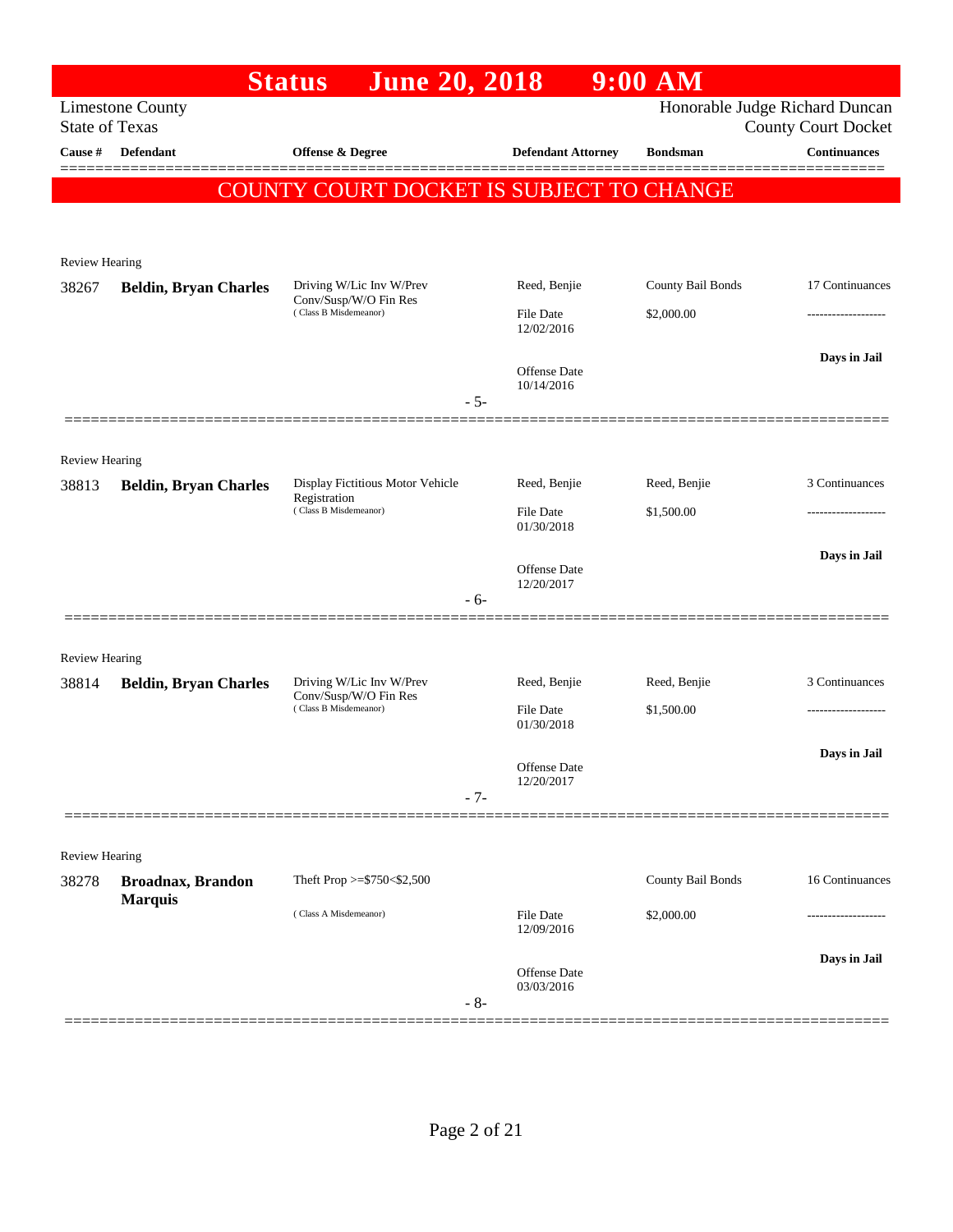|                       |                                                  | <b>June 20, 2018</b><br><b>Status</b>              |        |                                                | $9:00$ AM                       |                                        |
|-----------------------|--------------------------------------------------|----------------------------------------------------|--------|------------------------------------------------|---------------------------------|----------------------------------------|
|                       | <b>Limestone County</b><br><b>State of Texas</b> |                                                    |        |                                                | Honorable Judge Richard Duncan  | <b>County Court Docket</b>             |
| Cause #               | Defendant                                        | Offense & Degree                                   |        | <b>Defendant Attorney</b>                      | <b>Bondsman</b>                 | <b>Continuances</b>                    |
|                       |                                                  | COUNTY COURT DOCKET IS SUBJECT TO CHANGE           |        |                                                |                                 |                                        |
| <b>Status Hearing</b> |                                                  |                                                    |        |                                                |                                 |                                        |
| 38861                 | <b>Busby, Kevin Earl</b>                         | Poss Marij <2oz                                    |        |                                                | County Bail Bonds               | 2 Continuances                         |
|                       |                                                  | (Class B Misdemeanor)                              |        | File Date<br>03/16/2018                        | \$2,000.00                      |                                        |
|                       |                                                  |                                                    |        | Offense Date<br>03/04/2018                     |                                 | Days in Jail                           |
|                       |                                                  |                                                    | $-9-$  |                                                |                                 |                                        |
| <b>Status Hearing</b> |                                                  |                                                    |        |                                                |                                 |                                        |
| 38853                 | <b>Conn, Janet Janette</b>                       | Poss Marij <2oz<br>(Class B Misdemeanor)           |        | Sanders, Raymond L.<br>File Date<br>03/09/2018 | County Bail Bonds<br>\$2,000.00 | 2 Continuances<br>-------------------  |
|                       |                                                  |                                                    |        | <b>Offense Date</b>                            |                                 | Days in Jail                           |
|                       |                                                  |                                                    | $-10-$ | 02/08/2018                                     |                                 |                                        |
| <b>Review Hearing</b> |                                                  |                                                    |        |                                                |                                 |                                        |
| 37857                 | <b>Cooper, Charles Earl</b>                      | Poss Marij <2oz<br>(Class B Misdemeanor)           |        | File Date                                      | Reed, Benjie<br>\$1,500.00      | 11 Continuances<br>------------------- |
|                       |                                                  |                                                    |        | 03/15/2016                                     |                                 |                                        |
|                       |                                                  |                                                    |        | Offense Date<br>02/12/2016                     |                                 | Days in Jail                           |
|                       |                                                  |                                                    | - 11-  |                                                |                                 |                                        |
| Review Hearing        |                                                  |                                                    |        |                                                |                                 |                                        |
| 37858                 | <b>Cooper, Charles Earl</b>                      | Driving While Intoxicated<br>(Class B Misdemeanor) |        | <b>File Date</b><br>03/15/2016                 | Reed, Benjie<br>\$1,500.00      | 11 Continuances                        |
|                       |                                                  |                                                    |        | Offense Date                                   |                                 | Days in Jail                           |
|                       |                                                  |                                                    | $-12-$ | 02/12/2016                                     |                                 |                                        |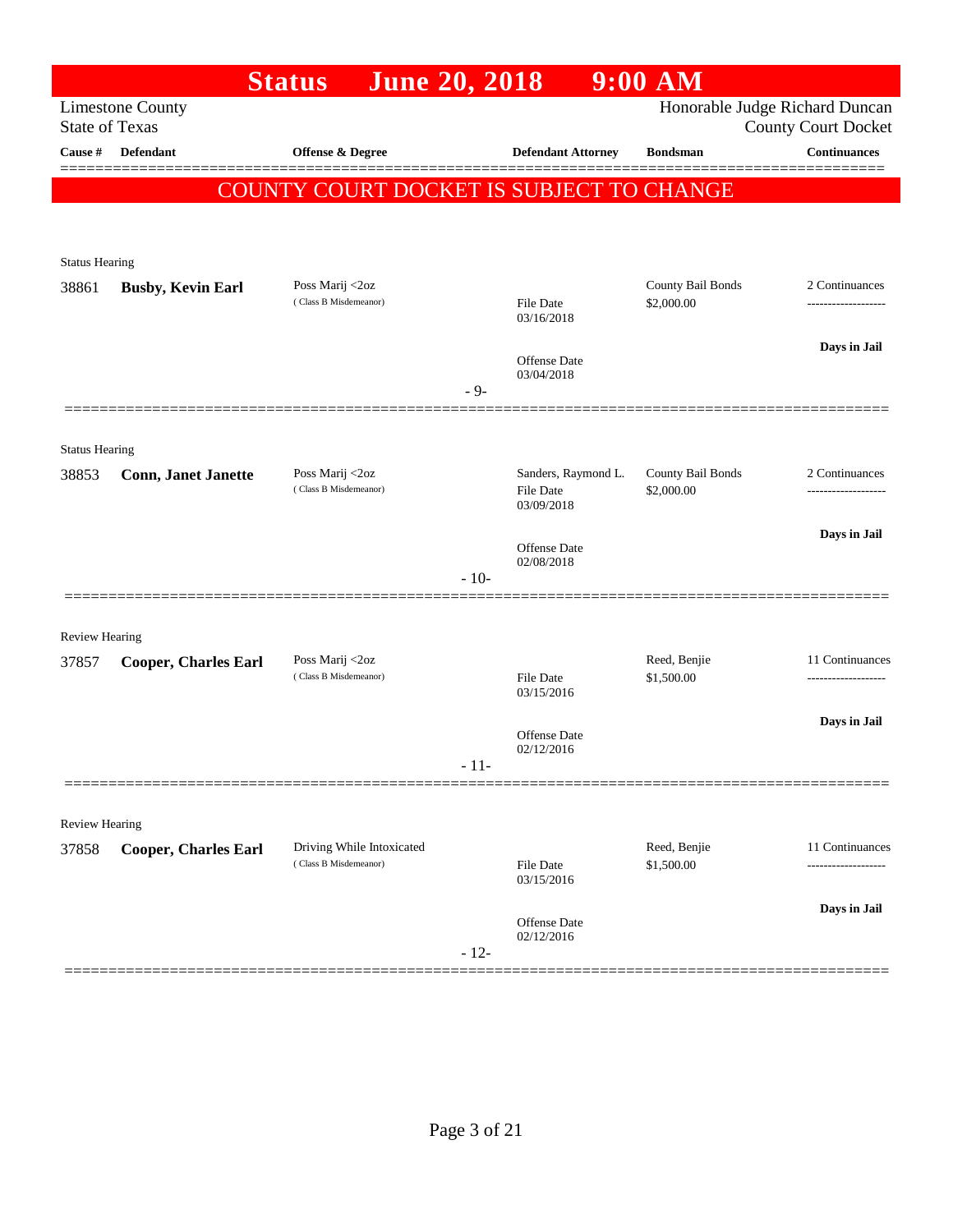|                       |                             | <b>June 20, 2018</b><br><b>Status</b>     |        |                                | $9:00$ AM                       |                                                              |
|-----------------------|-----------------------------|-------------------------------------------|--------|--------------------------------|---------------------------------|--------------------------------------------------------------|
| <b>State of Texas</b> | <b>Limestone County</b>     |                                           |        |                                |                                 | Honorable Judge Richard Duncan<br><b>County Court Docket</b> |
| Cause #               | Defendant                   | Offense & Degree                          |        | <b>Defendant Attorney</b>      | <b>Bondsman</b>                 | Continuances                                                 |
|                       |                             | COUNTY COURT DOCKET IS SUBJECT TO CHANGE  |        |                                |                                 |                                                              |
|                       |                             |                                           |        |                                |                                 |                                                              |
| <b>Review Hearing</b> |                             |                                           |        |                                |                                 |                                                              |
| 37859                 | <b>Cooper, Charles Earl</b> | Duty On Striking Fixture/Hwy              |        |                                | Reed, Benjie                    | 11 Continuances                                              |
|                       |                             | Landscape>=\$200<br>(Class B Misdemeanor) |        | File Date<br>03/15/2016        | \$1,500.00                      | -------------------                                          |
|                       |                             |                                           |        |                                |                                 | Days in Jail                                                 |
|                       |                             |                                           |        | Offense Date<br>02/12/2016     |                                 |                                                              |
|                       |                             |                                           | $-13-$ |                                |                                 |                                                              |
| <b>Review Hearing</b> |                             |                                           |        |                                |                                 |                                                              |
| 36943                 | Davila, Daniel Salazar      | Driving While Intoxicated 2nd             |        |                                | Reed, Justin                    | 18 Continuances                                              |
|                       |                             | (Class A Misdemeanor)                     |        | <b>File Date</b><br>05/06/2014 | \$3,000.00                      |                                                              |
|                       |                             |                                           |        | Offense Date                   |                                 | Days in Jail                                                 |
|                       |                             |                                           | $-14-$ | 04/06/2014                     |                                 |                                                              |
|                       |                             |                                           |        |                                |                                 |                                                              |
| <b>Review Hearing</b> |                             |                                           |        |                                |                                 |                                                              |
| 38603                 | Dickerson, Tony             | Poss Marij <2oz<br>(Class B Misdemeanor)  |        | <b>File Date</b>               | County Bail Bonds<br>\$2,000.00 | 2 Continuances                                               |
|                       |                             |                                           |        | 08/21/2017                     |                                 |                                                              |
|                       |                             |                                           |        | Offense Date                   |                                 | Days in Jail                                                 |
|                       |                             |                                           | $-15-$ | 07/28/2017                     |                                 |                                                              |
|                       |                             |                                           |        |                                |                                 |                                                              |
| Review Hearing        |                             |                                           |        |                                |                                 |                                                              |
| 38296                 | Dunn, Colbie Brook          | Poss Marij <2oz<br>(Class B Misdemeanor)  |        | File Date<br>01/06/2017        | County Bail Bonds<br>\$2,000.00 | 7 Continuances<br>-----------------                          |
|                       |                             |                                           |        |                                |                                 | Days in Jail                                                 |
|                       |                             |                                           | $-16-$ | Offense Date<br>11/17/2016     |                                 |                                                              |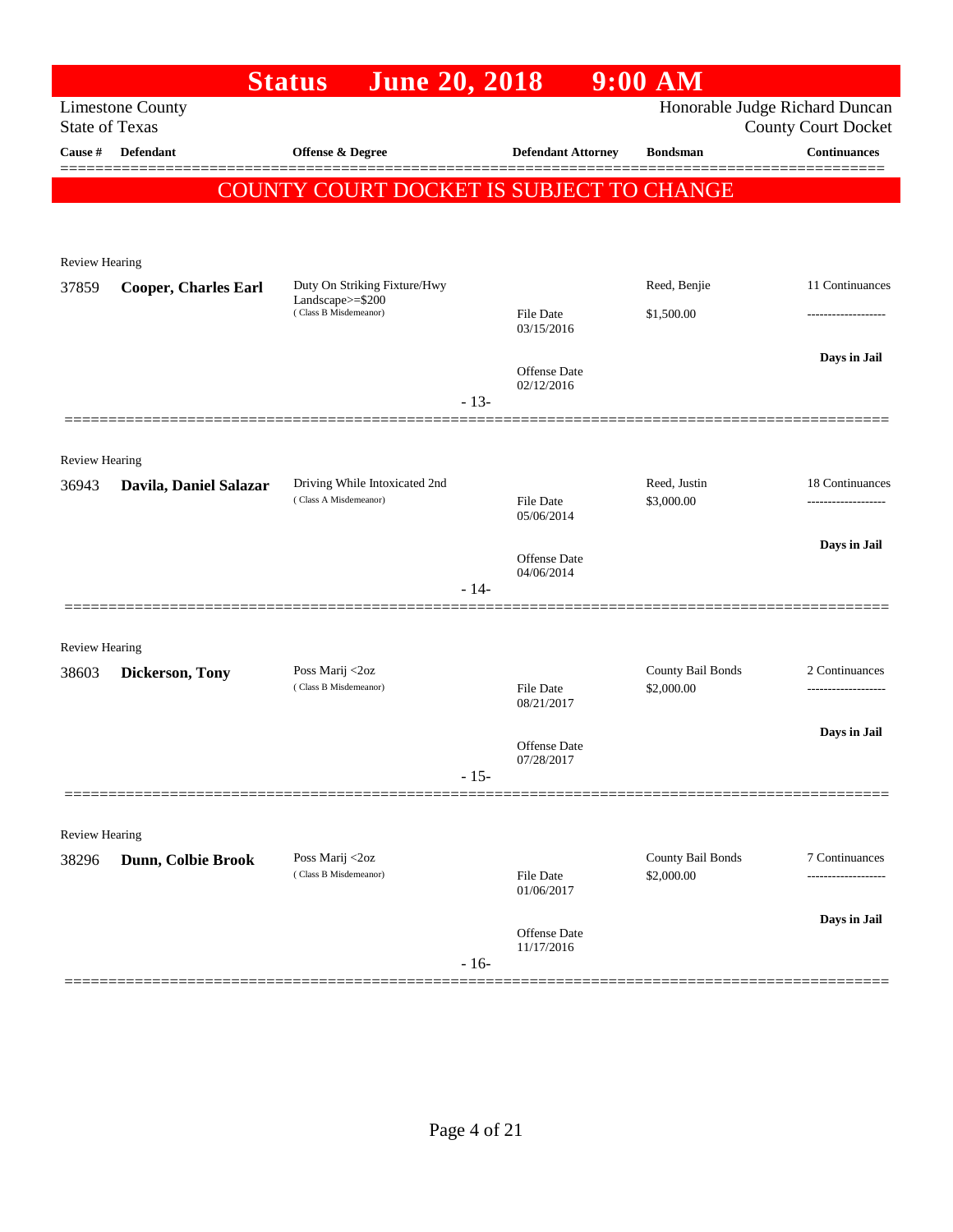| <b>Limestone County</b><br><b>State of Texas</b><br>Defendant | <b>June 20, 2018</b>                                          |                                                                  |                                                                                       | Honorable Judge Richard Duncan                                       |
|---------------------------------------------------------------|---------------------------------------------------------------|------------------------------------------------------------------|---------------------------------------------------------------------------------------|----------------------------------------------------------------------|
|                                                               |                                                               |                                                                  |                                                                                       |                                                                      |
|                                                               | Offense & Degree                                              | <b>Defendant Attorney</b>                                        | <b>Bondsman</b>                                                                       | <b>County Court Docket</b><br><b>Continuances</b>                    |
|                                                               |                                                               |                                                                  |                                                                                       |                                                                      |
|                                                               |                                                               |                                                                  |                                                                                       |                                                                      |
|                                                               |                                                               |                                                                  |                                                                                       |                                                                      |
| <b>Status Hearing</b>                                         |                                                               |                                                                  |                                                                                       |                                                                      |
| Dunn, Kiddrick                                                | Poss Marij <2oz                                               | Reed, Justin                                                     | County Bail Bonds                                                                     | 1 Continuances                                                       |
|                                                               | (Class B Misdemeanor)                                         | <b>File Date</b>                                                 | \$2,000.00                                                                            |                                                                      |
|                                                               |                                                               |                                                                  |                                                                                       | Days in Jail                                                         |
|                                                               |                                                               | Offense Date                                                     |                                                                                       |                                                                      |
|                                                               | $-17-$                                                        |                                                                  |                                                                                       |                                                                      |
|                                                               |                                                               |                                                                  |                                                                                       |                                                                      |
| <b>Status Hearing</b>                                         |                                                               |                                                                  |                                                                                       |                                                                      |
| Favors, Cody Wayne                                            | Driving While Intoxicated Bac >=0.15<br>(Class A Misdemeanor) | Moore, David E.<br><b>File Date</b>                              | County Bail Bonds<br>\$2,000.00                                                       | 2 Continuances                                                       |
|                                                               |                                                               |                                                                  |                                                                                       |                                                                      |
|                                                               |                                                               | <b>Offense Date</b>                                              |                                                                                       | Days in Jail                                                         |
|                                                               | $-18-$                                                        |                                                                  |                                                                                       |                                                                      |
|                                                               |                                                               |                                                                  |                                                                                       |                                                                      |
| Review Hearing                                                |                                                               |                                                                  |                                                                                       |                                                                      |
| Forge, Anthony                                                | Member                                                        | Reed, Justin                                                     | Reed, Justin                                                                          | 12 Continuances                                                      |
|                                                               | (Class A Misdemeanor)                                         | File Date                                                        | \$3,000.00                                                                            |                                                                      |
|                                                               |                                                               |                                                                  |                                                                                       | <b>132 Days in Jail</b>                                              |
|                                                               |                                                               | Offense Date<br>03/08/2017                                       |                                                                                       |                                                                      |
|                                                               | $-19-$                                                        |                                                                  |                                                                                       |                                                                      |
|                                                               |                                                               |                                                                  |                                                                                       |                                                                      |
| <b>Status Hearing</b>                                         |                                                               |                                                                  |                                                                                       |                                                                      |
|                                                               | (Class B Misdemeanor)                                         | <b>File Date</b><br>04/10/2018                                   | \$2,000.00                                                                            | 1 Continuances<br>                                                   |
|                                                               |                                                               |                                                                  |                                                                                       | Days in Jail                                                         |
|                                                               | $-20-$                                                        | <b>Offense</b> Date<br>02/14/2018                                |                                                                                       |                                                                      |
|                                                               | <b>Dewayne</b><br>Bernard, II<br><b>Gamble, Katie Marie</b>   | Assault Causes Bodily Injury Family<br>Driving While Intoxicated | 04/10/2018<br>03/04/2018<br>02/19/2018<br>08/02/2017<br>03/22/2017<br>Spivey, Shirley | <b>COUNTY COURT DOCKET IS SUBJECT TO CHANGE</b><br>County Bail Bonds |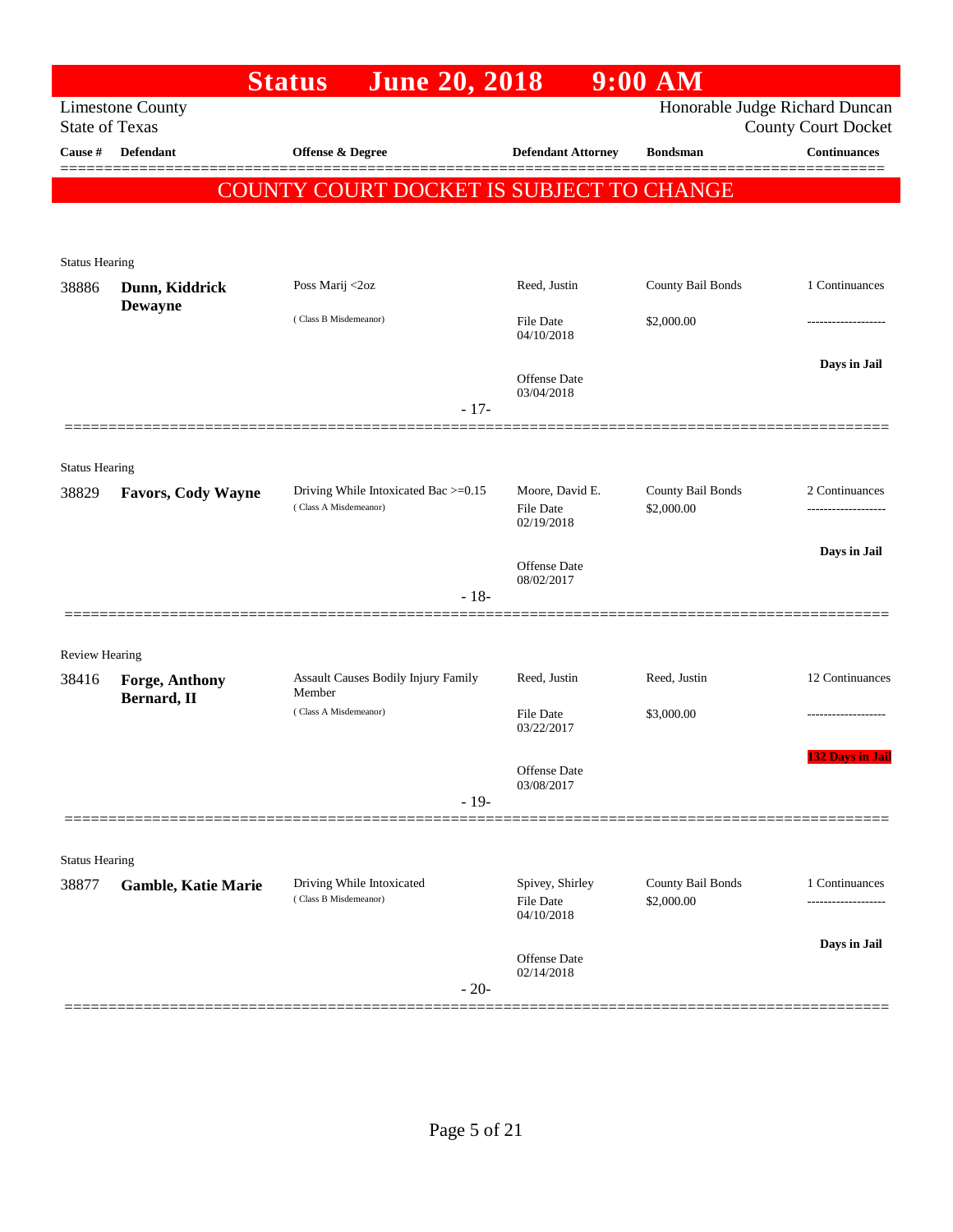|                                  |                                    | <b>June 20, 2018</b><br><b>Status</b>           |                                   | $9:00$ AM         |                                            |
|----------------------------------|------------------------------------|-------------------------------------------------|-----------------------------------|-------------------|--------------------------------------------|
|                                  | <b>Limestone County</b>            |                                                 |                                   |                   | Honorable Judge Richard Duncan             |
| <b>State of Texas</b><br>Cause # | <b>Defendant</b>                   | <b>Offense &amp; Degree</b>                     | <b>Defendant Attorney</b>         | <b>Bondsman</b>   | <b>County Court Docket</b><br>Continuances |
|                                  |                                    |                                                 |                                   |                   |                                            |
|                                  |                                    | <b>COUNTY COURT DOCKET IS SUBJECT TO CHANGE</b> |                                   |                   |                                            |
|                                  |                                    |                                                 |                                   |                   |                                            |
|                                  |                                    |                                                 |                                   |                   |                                            |
| <b>Status Hearing</b><br>38854   | <b>Gaskill, Amos Ray</b>           | Assault Causes Bodily Injury Family             |                                   | County Bail Bonds | 2 Continuances                             |
|                                  |                                    | Member<br>(Class A Misdemeanor)                 | <b>File Date</b>                  | \$5,000.00        |                                            |
|                                  |                                    |                                                 | 03/09/2018                        |                   |                                            |
|                                  |                                    |                                                 |                                   |                   | Days in Jail                               |
|                                  |                                    |                                                 | <b>Offense Date</b><br>02/06/2018 |                   |                                            |
|                                  |                                    | $-21-$                                          |                                   |                   |                                            |
|                                  |                                    |                                                 |                                   |                   |                                            |
| Review Hearing                   |                                    |                                                 |                                   |                   |                                            |
| 38081                            | Gonzalez, Emmanuel<br><b>Silva</b> | Driving While Intoxicated                       | Reed, Stephen M.                  | County Bail Bonds | 13 Continuances                            |
|                                  |                                    | (Class B Misdemeanor)                           | <b>File Date</b>                  | \$2,000.00        |                                            |
|                                  |                                    |                                                 | 07/21/2016                        |                   |                                            |
|                                  |                                    |                                                 | <b>Offense</b> Date               |                   | Days in Jail                               |
|                                  |                                    | $-22-$                                          | 05/15/2016                        |                   |                                            |
|                                  |                                    |                                                 |                                   |                   |                                            |
| Review Hearing                   |                                    |                                                 |                                   |                   |                                            |
| 38191                            | <b>Gonzalez, Emmanuel</b>          | Assault Cause Bodily Inj.                       |                                   | County Bail Bonds | 11 Continuances                            |
|                                  | <b>Silva</b>                       |                                                 |                                   |                   |                                            |
|                                  |                                    | (Class A Misdemeanor)                           | <b>File Date</b><br>10/07/2016    | \$5,000.00        |                                            |
|                                  |                                    |                                                 |                                   |                   | Days in Jail                               |
|                                  |                                    |                                                 | Offense Date<br>05/15/2016        |                   |                                            |
|                                  |                                    | $-23-$                                          |                                   |                   |                                            |
|                                  |                                    |                                                 |                                   |                   |                                            |
| Review Hearing                   |                                    |                                                 |                                   |                   |                                            |
| 38192                            | <b>Gonzalez, Emmanuel</b>          | Assault Cause Bodily Inj.                       | Reed, Stephen M.                  | County Bail Bonds | 11 Continuances                            |
|                                  | <b>Silva</b>                       | (Class A Misdemeanor)                           | <b>File Date</b>                  | \$5,000.00        |                                            |
|                                  |                                    |                                                 | 10/07/2016                        |                   |                                            |
|                                  |                                    |                                                 | Offense Date                      |                   | Days in Jail                               |
|                                  |                                    | $-24-$                                          | 05/15/2016                        |                   |                                            |
|                                  |                                    |                                                 |                                   |                   |                                            |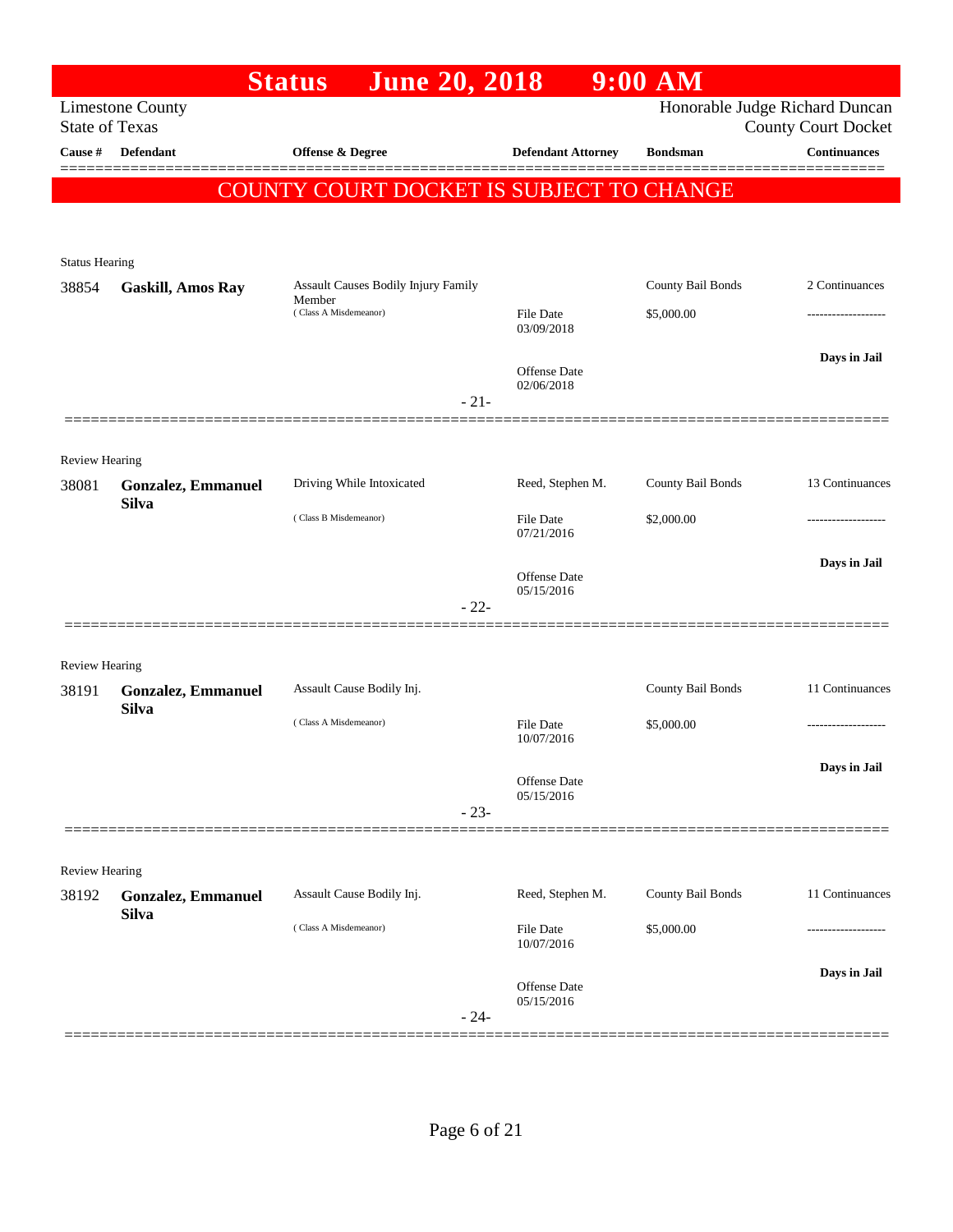|                       |                                          | <b>June 20, 2018</b><br><b>Status</b>             |        |                                                   | $9:00$ AM                   |                                                              |
|-----------------------|------------------------------------------|---------------------------------------------------|--------|---------------------------------------------------|-----------------------------|--------------------------------------------------------------|
| <b>State of Texas</b> | <b>Limestone County</b>                  |                                                   |        |                                                   |                             | Honorable Judge Richard Duncan<br><b>County Court Docket</b> |
| <b>Cause</b> #        | Defendant                                | Offense & Degree                                  |        | <b>Defendant Attorney</b>                         | <b>Bondsman</b>             | Continuances                                                 |
|                       |                                          | <b>COUNTY COURT DOCKET IS SUBJECT TO CHANGE</b>   |        |                                                   |                             |                                                              |
|                       |                                          |                                                   |        |                                                   |                             |                                                              |
|                       |                                          |                                                   |        |                                                   |                             |                                                              |
| Review Hearing        |                                          |                                                   |        |                                                   |                             |                                                              |
| 38281                 | Gore, Jason Claude                       | Criminal Trespass<br>(Class B Misdemeanor)        |        | Spivey, Shirley<br><b>File Date</b><br>12/19/2016 | Personal Bond<br>\$1,000.00 | 16 Continuances<br>------------------                        |
|                       |                                          |                                                   |        | <b>Offense Date</b><br>11/22/2016                 |                             | Days in Jail                                                 |
|                       |                                          |                                                   | $-25-$ |                                                   |                             |                                                              |
| <b>Status Hearing</b> |                                          |                                                   |        |                                                   |                             |                                                              |
| 38835                 | <b>Guest, Andrew Chase</b>               | Harrassment<br>(Class B Misdemeanor)              |        | Latray, Michelle J.<br><b>File Date</b>           | Personal Bond<br>\$1,500.00 | 2 Continuances                                               |
|                       |                                          |                                                   |        | 02/21/2018                                        |                             |                                                              |
|                       |                                          |                                                   |        | <b>Offense Date</b><br>02/01/2018                 |                             | Days in Jail                                                 |
|                       |                                          |                                                   | $-26-$ |                                                   |                             |                                                              |
| Review Hearing        |                                          |                                                   |        |                                                   |                             |                                                              |
| 38564                 | <b>Hamilton</b> , Jeremy<br><b>Scott</b> | Driving W/Lic Inv W/Prev<br>Conv/Susp/W/O Fin Res |        |                                                   |                             | 5 Continuances                                               |
|                       |                                          | (Class B Misdemeanor)                             |        | <b>File Date</b><br>07/10/2017                    |                             |                                                              |
|                       |                                          |                                                   |        |                                                   |                             | Days in Jail                                                 |
|                       |                                          |                                                   |        | Offense Date<br>05/16/2017                        |                             |                                                              |
|                       |                                          |                                                   | $-27-$ |                                                   |                             |                                                              |
|                       |                                          |                                                   |        |                                                   |                             |                                                              |
| Review Hearing        |                                          |                                                   |        |                                                   |                             |                                                              |
| 38331                 | <b>Henderson, Steven</b><br><b>Troy</b>  | <b>Criminal Trespass</b>                          |        | Reed, Justin                                      | Steven Henderson            | 5 Continuances                                               |
|                       |                                          | (Class B Misdemeanor)                             |        | File Date<br>01/17/2017                           | \$1,000.00                  |                                                              |
|                       |                                          |                                                   |        | <b>Offense Date</b>                               |                             | Days in Jail                                                 |
|                       |                                          |                                                   | $-28-$ | 12/22/2016                                        |                             |                                                              |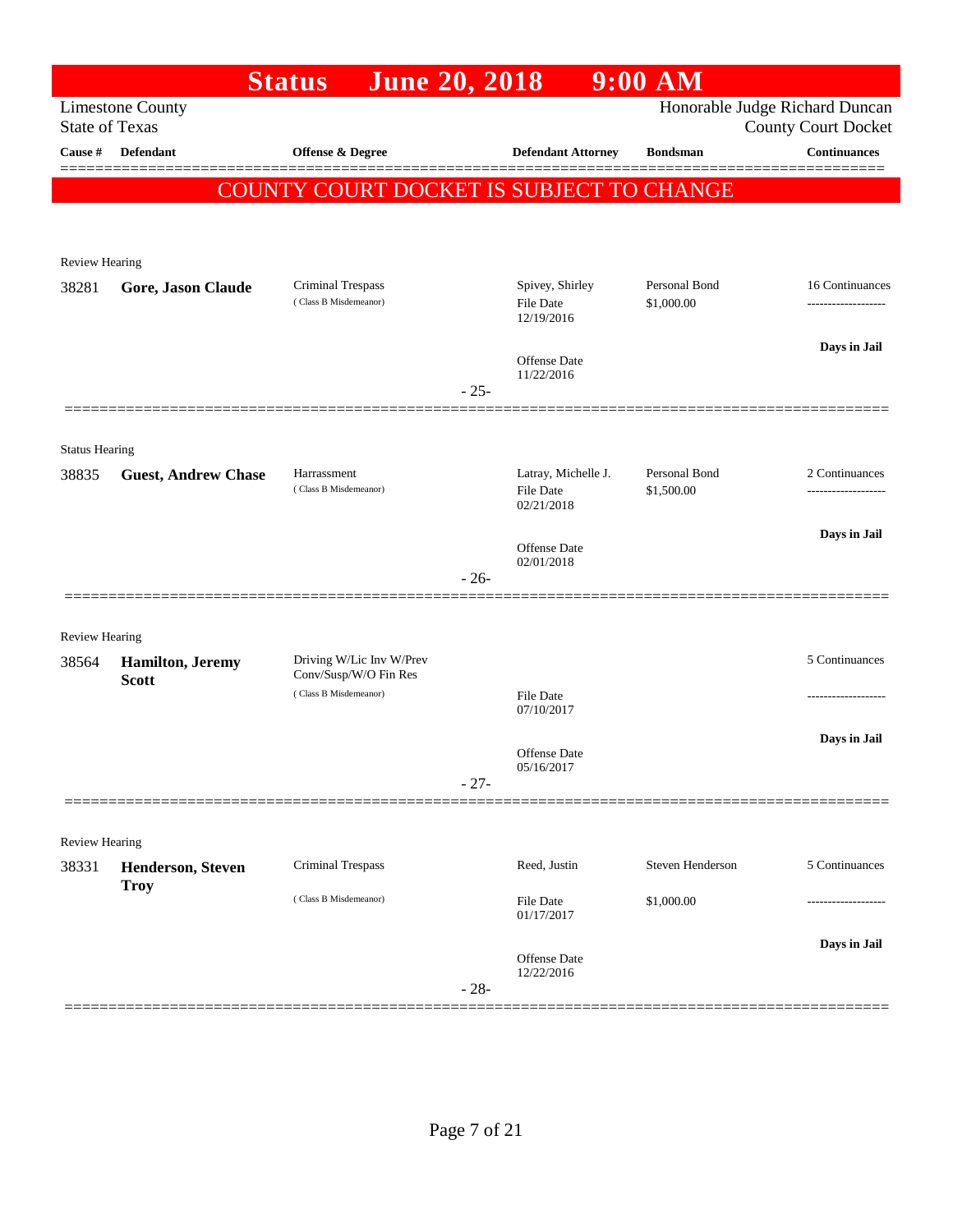|                                |                                                                      | <b>June 20, 2018</b><br><b>Status</b>              |                                                    | $9:00$ AM                                         |                                            |
|--------------------------------|----------------------------------------------------------------------|----------------------------------------------------|----------------------------------------------------|---------------------------------------------------|--------------------------------------------|
| Cause $\#$                     | <b>Limestone County</b><br><b>State of Texas</b><br><b>Defendant</b> | Offense & Degree                                   | <b>Defendant Attorney</b>                          | Honorable Judge Richard Duncan<br><b>Bondsman</b> | <b>County Court Docket</b><br>Continuances |
|                                |                                                                      | COUNTY COURT DOCKET IS SUBJECT TO CHANGE           |                                                    |                                                   |                                            |
|                                |                                                                      |                                                    |                                                    |                                                   |                                            |
| <b>Status Hearing</b><br>38389 | <b>Hendon, Sean Anthony</b>                                          | Display Fictitious Motor Vehicle<br>Registration   | Tate, Greg                                         | Personal Bond                                     | 3 Continuances                             |
|                                |                                                                      | (Class B Misdemeanor)                              | File Date<br>02/23/2017                            | \$1,000.00                                        |                                            |
|                                |                                                                      |                                                    | Offense Date<br>02/01/2017<br>$-29-$               |                                                   | Days in Jail                               |
| <b>Status Hearing</b>          |                                                                      |                                                    |                                                    |                                                   |                                            |
| 38821                          | Hendrix, Eric Dwight                                                 | Assault Cause Bodily Inj.<br>(Class A Misdemeanor) | Reed, Stephen M.<br><b>File Date</b><br>02/12/2018 | Stephen Reed<br>\$1,500.00                        | 2 Continuances                             |
|                                |                                                                      |                                                    | Offense Date<br>11/01/2017                         |                                                   | Days in Jail                               |
|                                |                                                                      |                                                    | $-30-$                                             |                                                   |                                            |
| <b>Status Hearing</b>          |                                                                      |                                                    |                                                    |                                                   |                                            |
| 38884                          | Hernandez, Germaine<br><b>Isaiah</b>                                 | Poss Marij <2oz                                    |                                                    | County Bail Bonds                                 | 1 Continuances                             |
|                                |                                                                      | (Class B Misdemeanor)                              | <b>File Date</b><br>04/11/2018                     | \$2,000.00                                        |                                            |
|                                |                                                                      |                                                    | Offense Date<br>02/25/2018                         |                                                   | Days in Jail                               |
|                                |                                                                      |                                                    | $-31-$                                             |                                                   |                                            |
| Review Hearing                 |                                                                      |                                                    |                                                    |                                                   |                                            |
| 38434                          | Holdman, Quincy Lee                                                  | Poss Marij <2oz<br>(Class B Misdemeanor)           | File Date<br>04/24/2017                            | Reed, Benjie<br>\$2,500.00                        | 12 Continuances                            |
|                                |                                                                      |                                                    | Offense Date<br>02/16/2017<br>$-32-$               |                                                   | Days in Jail                               |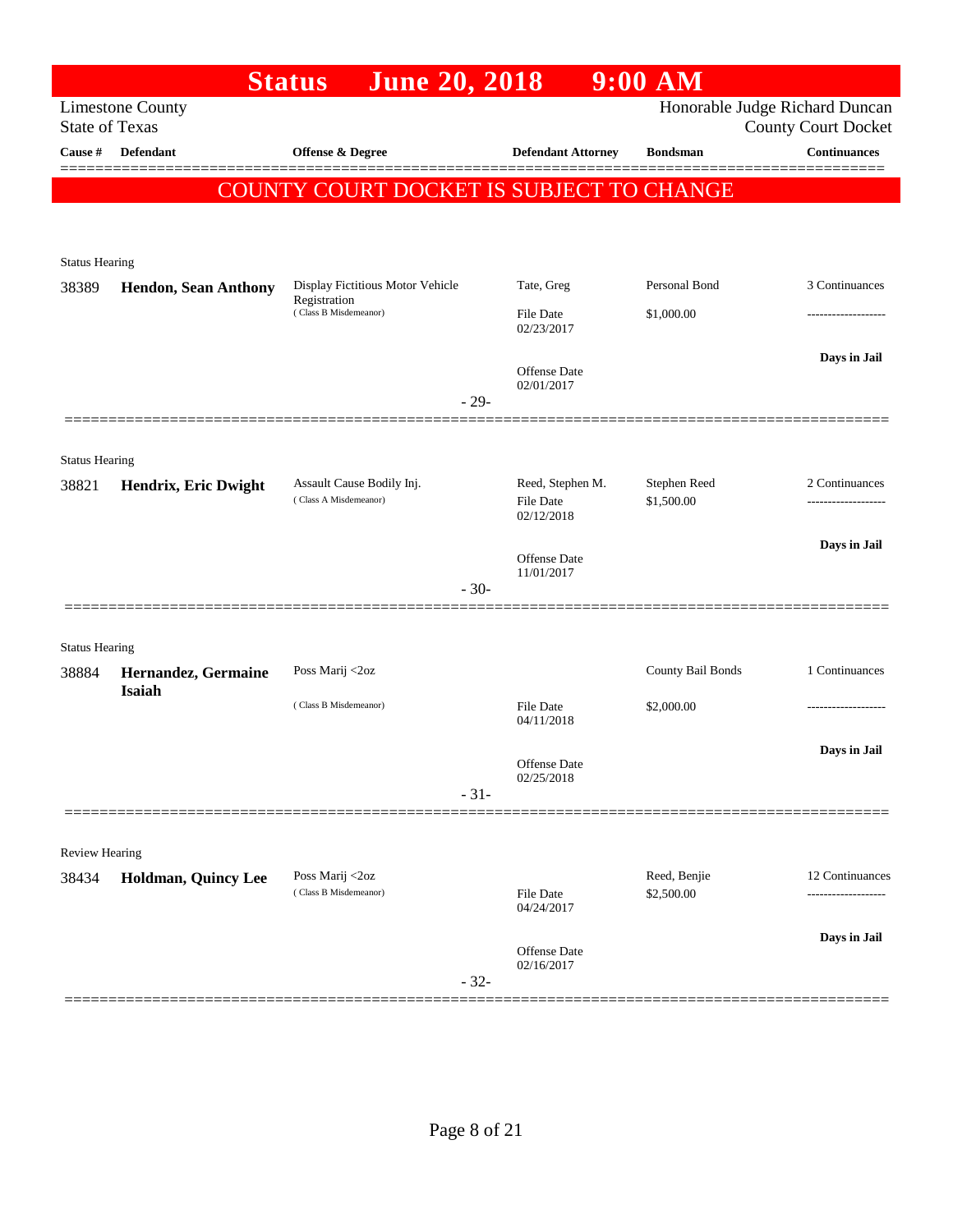|                       |                                  | <b>June 20, 2018</b><br><b>Status</b>         |                                | $9:00$ AM         |                                                              |
|-----------------------|----------------------------------|-----------------------------------------------|--------------------------------|-------------------|--------------------------------------------------------------|
| <b>State of Texas</b> | <b>Limestone County</b>          |                                               |                                |                   | Honorable Judge Richard Duncan<br><b>County Court Docket</b> |
| Cause #               | Defendant                        | Offense & Degree                              | <b>Defendant Attorney</b>      | <b>Bondsman</b>   | <b>Continuances</b>                                          |
|                       |                                  | COUNTY COURT DOCKET IS SUBJECT TO CHANGE      |                                |                   |                                                              |
|                       |                                  |                                               |                                |                   |                                                              |
| Pre-trial Hearing     |                                  |                                               |                                |                   |                                                              |
| 37882                 | Holmes, Dajour<br><b>Marquet</b> | Poss Marij <2oz                               | Reed, Stephen M.               |                   | 9 Continuances                                               |
|                       |                                  | (Class B Misdemeanor)                         | <b>File Date</b><br>03/29/2016 |                   |                                                              |
|                       |                                  |                                               | Offense Date<br>06/15/2015     |                   | Days in Jail                                                 |
|                       |                                  |                                               | $-33-$                         |                   |                                                              |
| Pre-trial Hearing     |                                  |                                               |                                |                   |                                                              |
| 38031                 | Holmes, Dajour<br><b>Marquet</b> | Bail Jumping And Fail To Appear               | Reed, Stephen M.               | Player Bail Bonds | 9 Continuances                                               |
|                       |                                  | (Class A Misdemeanor)                         | <b>File Date</b><br>06/03/2016 | \$4,000.00        | --------------                                               |
|                       |                                  |                                               | Offense Date<br>05/05/2016     |                   | Days in Jail                                                 |
|                       |                                  |                                               | $-34-$                         |                   |                                                              |
| Pre-trial Hearing     |                                  |                                               |                                |                   |                                                              |
| 38218                 | Holmes, Dajour<br><b>Marquet</b> | Bail Jumping And Fail To Appear               | Reed, Stephen M.               | Player Bail Bonds | 9 Continuances                                               |
|                       |                                  | (Class A Misdemeanor)                         | <b>File Date</b><br>10/27/2016 | \$4,000.00        | -------------------                                          |
|                       |                                  |                                               | Offense Date                   |                   | Days in Jail                                                 |
|                       |                                  |                                               | 10/06/2016<br>$-35-$           |                   |                                                              |
|                       |                                  |                                               |                                |                   |                                                              |
| <b>Status Hearing</b> |                                  |                                               |                                |                   |                                                              |
| 38855                 | <b>Ivester, William Dale</b>     | Assault Causes Bodily Injury Family<br>Member | Moore, David E.                | County Bail Bonds | 2 Continuances                                               |
|                       |                                  | (Class A Misdemeanor)                         | File Date<br>03/09/2018        | \$3,000.00        |                                                              |
|                       |                                  |                                               | Offense Date<br>01/20/2018     |                   | Days in Jail                                                 |
|                       |                                  |                                               | $-36-$                         |                   |                                                              |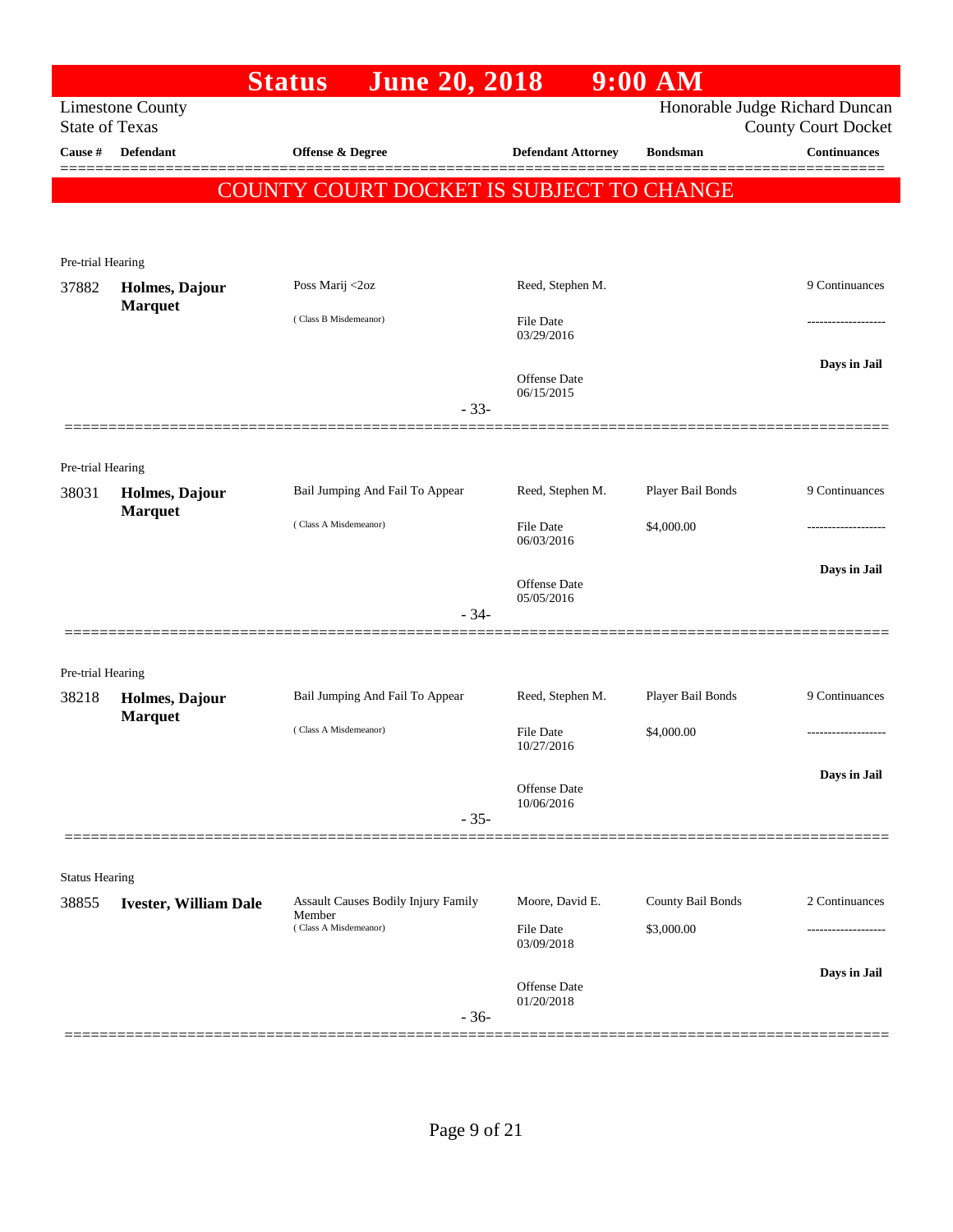| Honorable Judge Richard Duncan<br><b>Limestone County</b><br><b>State of Texas</b><br><b>County Court Docket</b><br>Offense & Degree<br><b>Continuances</b><br>Cause #<br>Defendant<br><b>Defendant Attorney</b><br><b>Bondsman</b><br>COUNTY COURT DOCKET IS SUBJECT TO CHANGE<br><b>Status Hearing</b><br>Spivey, Shirley<br>County Bail Bonds<br>2 Continuances<br>Criminal Trespass<br>38750<br>Jackson, Benjamin<br>Walter<br>(Class B Misdemeanor)<br>File Date<br>\$2,000.00<br>12/07/2017<br><b>104 Days in Jai</b><br>Offense Date<br>10/07/2017<br>$-37-$<br><b>Status Hearing</b><br>Theft Prop <\$100 W/Prev Convic<br>Spivey, Shirley<br>County Bail Bonds<br>2 Continuances<br>Jackson, Benjamin<br>Walter<br>(Class B Misdemeanor)<br>File Date<br>\$2,000.00<br>12/07/2017<br><b>104 Days in Jai</b><br>Offense Date<br>10/07/2017<br>$-38-$<br>Pre-trial Hearing<br>Moore, David E.<br>County Bail Bonds<br>Assault Cause Bodily Inj.<br>4 Continuances<br>38638<br><b>Jones, David Brian</b><br>(Class A Misdemeanor)<br><b>File Date</b><br>\$5,000.00<br>09/06/2017<br>Days in Jail<br>Offense Date<br>08/08/2017<br>$-39-$<br><b>Status Hearing</b><br>Poss Marij <2oz<br>Reed, Justin<br>County Bail Bonds<br>3 Continuances<br><b>Lang, James Barry</b><br>(Class B Misdemeanor)<br>File Date<br>\$2,000.00<br>01/19/2018<br>Days in Jail<br><b>Offense</b> Date<br>11/04/2017<br>$-40-$ |       | <b>June 20, 2018</b><br><b>Status</b> | $9:00$ AM |  |
|-----------------------------------------------------------------------------------------------------------------------------------------------------------------------------------------------------------------------------------------------------------------------------------------------------------------------------------------------------------------------------------------------------------------------------------------------------------------------------------------------------------------------------------------------------------------------------------------------------------------------------------------------------------------------------------------------------------------------------------------------------------------------------------------------------------------------------------------------------------------------------------------------------------------------------------------------------------------------------------------------------------------------------------------------------------------------------------------------------------------------------------------------------------------------------------------------------------------------------------------------------------------------------------------------------------------------------------------------------------------------------------------------------------------|-------|---------------------------------------|-----------|--|
|                                                                                                                                                                                                                                                                                                                                                                                                                                                                                                                                                                                                                                                                                                                                                                                                                                                                                                                                                                                                                                                                                                                                                                                                                                                                                                                                                                                                                 |       |                                       |           |  |
|                                                                                                                                                                                                                                                                                                                                                                                                                                                                                                                                                                                                                                                                                                                                                                                                                                                                                                                                                                                                                                                                                                                                                                                                                                                                                                                                                                                                                 |       |                                       |           |  |
|                                                                                                                                                                                                                                                                                                                                                                                                                                                                                                                                                                                                                                                                                                                                                                                                                                                                                                                                                                                                                                                                                                                                                                                                                                                                                                                                                                                                                 |       |                                       |           |  |
|                                                                                                                                                                                                                                                                                                                                                                                                                                                                                                                                                                                                                                                                                                                                                                                                                                                                                                                                                                                                                                                                                                                                                                                                                                                                                                                                                                                                                 |       |                                       |           |  |
|                                                                                                                                                                                                                                                                                                                                                                                                                                                                                                                                                                                                                                                                                                                                                                                                                                                                                                                                                                                                                                                                                                                                                                                                                                                                                                                                                                                                                 |       |                                       |           |  |
|                                                                                                                                                                                                                                                                                                                                                                                                                                                                                                                                                                                                                                                                                                                                                                                                                                                                                                                                                                                                                                                                                                                                                                                                                                                                                                                                                                                                                 |       |                                       |           |  |
|                                                                                                                                                                                                                                                                                                                                                                                                                                                                                                                                                                                                                                                                                                                                                                                                                                                                                                                                                                                                                                                                                                                                                                                                                                                                                                                                                                                                                 |       |                                       |           |  |
|                                                                                                                                                                                                                                                                                                                                                                                                                                                                                                                                                                                                                                                                                                                                                                                                                                                                                                                                                                                                                                                                                                                                                                                                                                                                                                                                                                                                                 |       |                                       |           |  |
|                                                                                                                                                                                                                                                                                                                                                                                                                                                                                                                                                                                                                                                                                                                                                                                                                                                                                                                                                                                                                                                                                                                                                                                                                                                                                                                                                                                                                 |       |                                       |           |  |
|                                                                                                                                                                                                                                                                                                                                                                                                                                                                                                                                                                                                                                                                                                                                                                                                                                                                                                                                                                                                                                                                                                                                                                                                                                                                                                                                                                                                                 |       |                                       |           |  |
|                                                                                                                                                                                                                                                                                                                                                                                                                                                                                                                                                                                                                                                                                                                                                                                                                                                                                                                                                                                                                                                                                                                                                                                                                                                                                                                                                                                                                 |       |                                       |           |  |
|                                                                                                                                                                                                                                                                                                                                                                                                                                                                                                                                                                                                                                                                                                                                                                                                                                                                                                                                                                                                                                                                                                                                                                                                                                                                                                                                                                                                                 |       |                                       |           |  |
|                                                                                                                                                                                                                                                                                                                                                                                                                                                                                                                                                                                                                                                                                                                                                                                                                                                                                                                                                                                                                                                                                                                                                                                                                                                                                                                                                                                                                 |       |                                       |           |  |
|                                                                                                                                                                                                                                                                                                                                                                                                                                                                                                                                                                                                                                                                                                                                                                                                                                                                                                                                                                                                                                                                                                                                                                                                                                                                                                                                                                                                                 |       |                                       |           |  |
|                                                                                                                                                                                                                                                                                                                                                                                                                                                                                                                                                                                                                                                                                                                                                                                                                                                                                                                                                                                                                                                                                                                                                                                                                                                                                                                                                                                                                 | 38751 |                                       |           |  |
|                                                                                                                                                                                                                                                                                                                                                                                                                                                                                                                                                                                                                                                                                                                                                                                                                                                                                                                                                                                                                                                                                                                                                                                                                                                                                                                                                                                                                 |       |                                       |           |  |
|                                                                                                                                                                                                                                                                                                                                                                                                                                                                                                                                                                                                                                                                                                                                                                                                                                                                                                                                                                                                                                                                                                                                                                                                                                                                                                                                                                                                                 |       |                                       |           |  |
|                                                                                                                                                                                                                                                                                                                                                                                                                                                                                                                                                                                                                                                                                                                                                                                                                                                                                                                                                                                                                                                                                                                                                                                                                                                                                                                                                                                                                 |       |                                       |           |  |
|                                                                                                                                                                                                                                                                                                                                                                                                                                                                                                                                                                                                                                                                                                                                                                                                                                                                                                                                                                                                                                                                                                                                                                                                                                                                                                                                                                                                                 |       |                                       |           |  |
|                                                                                                                                                                                                                                                                                                                                                                                                                                                                                                                                                                                                                                                                                                                                                                                                                                                                                                                                                                                                                                                                                                                                                                                                                                                                                                                                                                                                                 |       |                                       |           |  |
|                                                                                                                                                                                                                                                                                                                                                                                                                                                                                                                                                                                                                                                                                                                                                                                                                                                                                                                                                                                                                                                                                                                                                                                                                                                                                                                                                                                                                 |       |                                       |           |  |
|                                                                                                                                                                                                                                                                                                                                                                                                                                                                                                                                                                                                                                                                                                                                                                                                                                                                                                                                                                                                                                                                                                                                                                                                                                                                                                                                                                                                                 |       |                                       |           |  |
|                                                                                                                                                                                                                                                                                                                                                                                                                                                                                                                                                                                                                                                                                                                                                                                                                                                                                                                                                                                                                                                                                                                                                                                                                                                                                                                                                                                                                 |       |                                       |           |  |
|                                                                                                                                                                                                                                                                                                                                                                                                                                                                                                                                                                                                                                                                                                                                                                                                                                                                                                                                                                                                                                                                                                                                                                                                                                                                                                                                                                                                                 |       |                                       |           |  |
|                                                                                                                                                                                                                                                                                                                                                                                                                                                                                                                                                                                                                                                                                                                                                                                                                                                                                                                                                                                                                                                                                                                                                                                                                                                                                                                                                                                                                 |       |                                       |           |  |
|                                                                                                                                                                                                                                                                                                                                                                                                                                                                                                                                                                                                                                                                                                                                                                                                                                                                                                                                                                                                                                                                                                                                                                                                                                                                                                                                                                                                                 |       |                                       |           |  |
|                                                                                                                                                                                                                                                                                                                                                                                                                                                                                                                                                                                                                                                                                                                                                                                                                                                                                                                                                                                                                                                                                                                                                                                                                                                                                                                                                                                                                 |       |                                       |           |  |
|                                                                                                                                                                                                                                                                                                                                                                                                                                                                                                                                                                                                                                                                                                                                                                                                                                                                                                                                                                                                                                                                                                                                                                                                                                                                                                                                                                                                                 |       |                                       |           |  |
|                                                                                                                                                                                                                                                                                                                                                                                                                                                                                                                                                                                                                                                                                                                                                                                                                                                                                                                                                                                                                                                                                                                                                                                                                                                                                                                                                                                                                 | 38790 |                                       |           |  |
|                                                                                                                                                                                                                                                                                                                                                                                                                                                                                                                                                                                                                                                                                                                                                                                                                                                                                                                                                                                                                                                                                                                                                                                                                                                                                                                                                                                                                 |       |                                       |           |  |
|                                                                                                                                                                                                                                                                                                                                                                                                                                                                                                                                                                                                                                                                                                                                                                                                                                                                                                                                                                                                                                                                                                                                                                                                                                                                                                                                                                                                                 |       |                                       |           |  |
|                                                                                                                                                                                                                                                                                                                                                                                                                                                                                                                                                                                                                                                                                                                                                                                                                                                                                                                                                                                                                                                                                                                                                                                                                                                                                                                                                                                                                 |       |                                       |           |  |
|                                                                                                                                                                                                                                                                                                                                                                                                                                                                                                                                                                                                                                                                                                                                                                                                                                                                                                                                                                                                                                                                                                                                                                                                                                                                                                                                                                                                                 |       |                                       |           |  |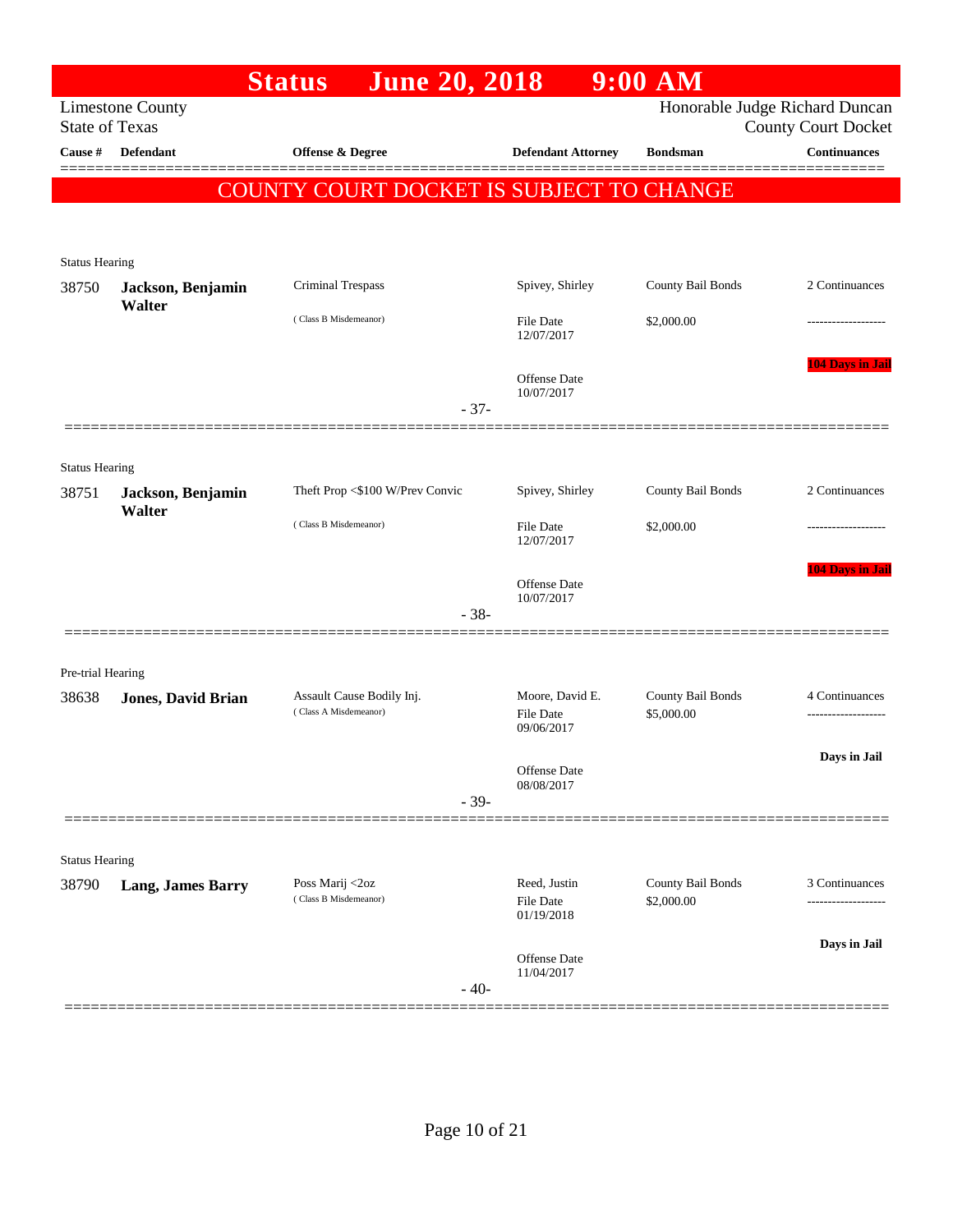|                         |                            | <b>June 20, 2018</b><br><b>Status</b>             |        |                                   | $9:00$ AM                   |                                                   |
|-------------------------|----------------------------|---------------------------------------------------|--------|-----------------------------------|-----------------------------|---------------------------------------------------|
| <b>State of Texas</b>   | <b>Limestone County</b>    |                                                   |        |                                   |                             | Honorable Judge Richard Duncan                    |
| Cause #                 | Defendant                  | <b>Offense &amp; Degree</b>                       |        | <b>Defendant Attorney</b>         | <b>Bondsman</b>             | <b>County Court Docket</b><br><b>Continuances</b> |
|                         |                            |                                                   |        |                                   |                             |                                                   |
|                         |                            | COUNTY COURT DOCKET IS SUBJECT TO CHANGE          |        |                                   |                             |                                                   |
|                         |                            |                                                   |        |                                   |                             |                                                   |
| <b>Status Hearing</b>   |                            |                                                   |        |                                   |                             |                                                   |
| 38876                   | <b>Latham, Steven Ray</b>  | Poss Marij <2oz                                   |        |                                   | County Bail Bonds           | 1 Continuances                                    |
|                         |                            | (Class B Misdemeanor)                             |        | <b>File Date</b><br>04/10/2018    | \$2,000.00                  |                                                   |
|                         |                            |                                                   |        |                                   |                             | Days in Jail                                      |
|                         |                            |                                                   |        | Offense Date<br>02/19/2018        |                             |                                                   |
|                         |                            |                                                   | $-41-$ |                                   |                             |                                                   |
|                         |                            |                                                   |        |                                   |                             |                                                   |
| <b>Status Hearing</b>   |                            |                                                   |        |                                   |                             |                                                   |
| 38844                   | <b>Lewis, Dillon Blake</b> | Poss Marij <2oz<br>(Class B Misdemeanor)          |        | Moore, David E.<br>File Date      | Dillion Lewis<br>\$2,000.00 | 2 Continuances                                    |
|                         |                            |                                                   |        | 03/06/2018                        |                             |                                                   |
|                         |                            |                                                   |        | <b>Offense Date</b>               |                             | Days in Jail                                      |
|                         |                            |                                                   | $-42-$ | 12/11/2017                        |                             |                                                   |
|                         |                            |                                                   |        |                                   |                             |                                                   |
|                         |                            |                                                   |        |                                   |                             |                                                   |
| Review Hearing<br>38292 | Lide, Ricky Ross, Jr.      | Poss Marij <2oz                                   |        | Reed, Justin                      |                             | 15 Continuances                                   |
|                         |                            | (Class B Misdemeanor)                             |        | File Date<br>01/06/2017           |                             |                                                   |
|                         |                            |                                                   |        |                                   |                             | Days in Jail                                      |
|                         |                            |                                                   |        | <b>Offense Date</b><br>10/24/2016 |                             |                                                   |
|                         |                            |                                                   | 43-    |                                   |                             |                                                   |
|                         |                            |                                                   |        |                                   |                             |                                                   |
| Review Hearing          |                            |                                                   |        |                                   |                             |                                                   |
| 38293                   | Lide, Ricky Ross, Jr.      | Driving W/Lic Inv W/Prev<br>Conv/Susp/W/O Fin Res |        | Reed, Justin                      | Reed, Justin                | 15 Continuances                                   |
|                         |                            | (Class B Misdemeanor)                             |        | File Date<br>01/06/2017           | \$1,000.00                  |                                                   |
|                         |                            |                                                   |        |                                   |                             | Days in Jail                                      |
|                         |                            |                                                   |        | Offense Date<br>10/24/2016        |                             |                                                   |
|                         |                            |                                                   | $-45-$ |                                   |                             |                                                   |
|                         |                            |                                                   |        |                                   |                             |                                                   |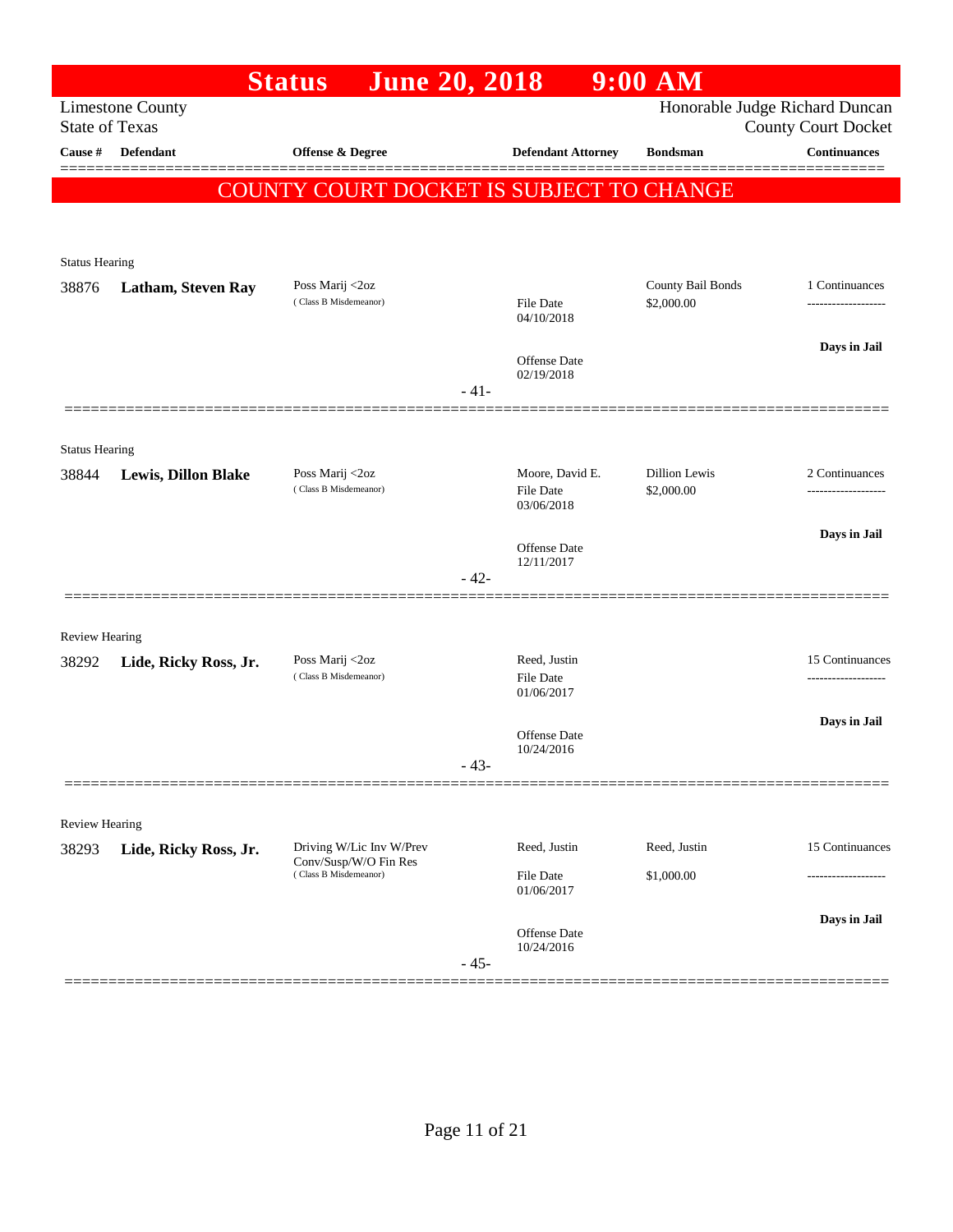|                       |                                          | <b>June 20, 2018</b><br><b>Status</b>            |        |                                | $9:00$ AM           |                                                              |
|-----------------------|------------------------------------------|--------------------------------------------------|--------|--------------------------------|---------------------|--------------------------------------------------------------|
| <b>State of Texas</b> | <b>Limestone County</b>                  |                                                  |        |                                |                     | Honorable Judge Richard Duncan<br><b>County Court Docket</b> |
| <b>Cause</b> #        | Defendant                                | Offense & Degree                                 |        | <b>Defendant Attorney</b>      | <b>Bondsman</b>     | <b>Continuances</b>                                          |
|                       |                                          | <b>COUNTY COURT DOCKET IS SUBJECT TO CHANGE</b>  |        |                                |                     |                                                              |
|                       |                                          |                                                  |        |                                |                     |                                                              |
| Review Hearing        |                                          |                                                  |        |                                |                     |                                                              |
| 37958                 | Luque-Romero,<br><b>Leyder Onan</b>      | Driving While Intoxicated/Open Alch<br>Container |        |                                | County Bail Bonds   | 8 Continuances                                               |
|                       |                                          | (Class B Misdemeanor)                            |        | <b>File Date</b><br>05/17/2016 | \$2,000.00          |                                                              |
|                       |                                          |                                                  |        | Offense Date                   |                     | Days in Jail                                                 |
|                       |                                          |                                                  | $-46-$ | 04/08/2016                     |                     |                                                              |
|                       |                                          |                                                  |        |                                |                     |                                                              |
| <b>Status Hearing</b> |                                          |                                                  |        |                                |                     |                                                              |
| 38874                 | <b>Maestas, Brittany</b><br><b>Alice</b> | Poss Marij <2oz                                  |        | Reed, Justin                   | Reed, Justin        | 1 Continuances                                               |
|                       |                                          | (Class B Misdemeanor)                            |        | <b>File Date</b><br>04/10/2018 | \$2,000.00          |                                                              |
|                       |                                          |                                                  |        | Offense Date                   |                     | Days in Jail                                                 |
|                       |                                          |                                                  | $-47-$ | 03/01/2018                     |                     |                                                              |
|                       | ================                         |                                                  |        |                                |                     |                                                              |
| <b>Review Hearing</b> |                                          |                                                  |        |                                |                     |                                                              |
| 38116                 | <b>Martinez, Alexis</b><br>Julianna      | Poss Marij <2oz                                  |        | Spivey, Shirley                | County Bail Bonds   | 10 Continuances                                              |
|                       |                                          | (Class B Misdemeanor)                            |        | <b>File Date</b><br>08/16/2016 | \$2,500.00          | .                                                            |
|                       |                                          |                                                  |        |                                |                     | Days in Jail                                                 |
|                       |                                          |                                                  |        | Offense Date<br>06/17/2016     |                     |                                                              |
|                       |                                          |                                                  | $-48-$ |                                |                     |                                                              |
| Pre-trial Hearing     |                                          |                                                  |        |                                |                     |                                                              |
| 38722                 | McGilvray, Caleb                         | Driving While Intoxicated                        |        |                                | Freebird Bail Bonds | 5 Continuances                                               |
|                       | <b>Ryan</b>                              | (Class B Misdemeanor)                            |        | <b>File Date</b><br>11/07/2017 | \$2,500.00          |                                                              |
|                       |                                          |                                                  |        |                                |                     | Days in Jail                                                 |
|                       |                                          |                                                  | $-49-$ | Offense Date<br>12/04/2016     |                     |                                                              |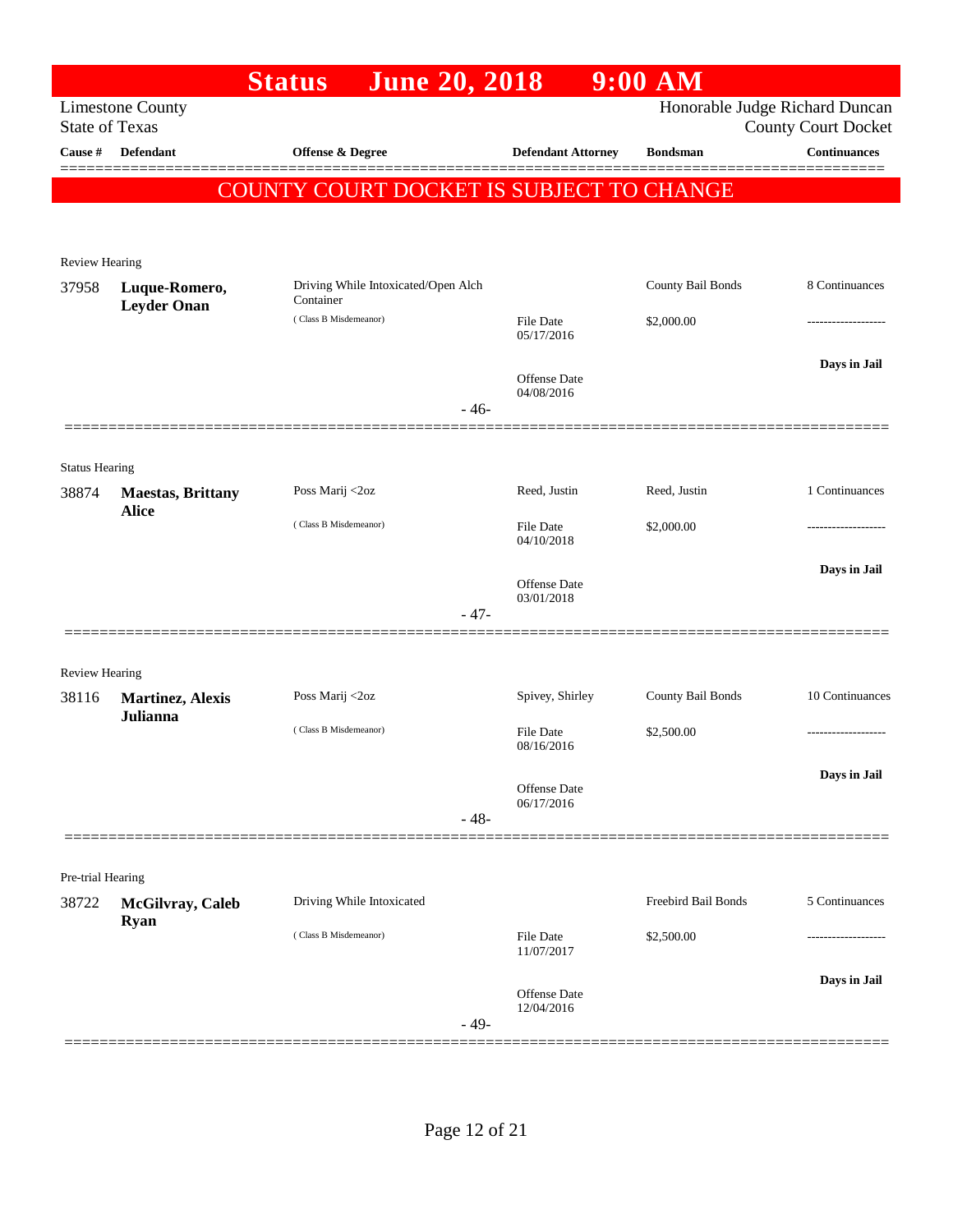|                       |                                                  | <b>June 20, 2018</b><br><b>Status</b>    |                                | $9:00$ AM                      |                            |
|-----------------------|--------------------------------------------------|------------------------------------------|--------------------------------|--------------------------------|----------------------------|
|                       | <b>Limestone County</b><br><b>State of Texas</b> |                                          |                                | Honorable Judge Richard Duncan | <b>County Court Docket</b> |
| Cause $\#$            | Defendant                                        | Offense & Degree                         | <b>Defendant Attorney</b>      | <b>Bondsman</b>                | <b>Continuances</b>        |
|                       |                                                  | COUNTY COURT DOCKET IS SUBJECT TO CHANGE |                                |                                |                            |
|                       |                                                  |                                          |                                |                                |                            |
| <b>Status Hearing</b> |                                                  |                                          |                                |                                |                            |
| 38845                 | <b>Medlock, Jaylon Oneal</b>                     | Poss Marij <2oz                          |                                | County Bail Bonds              | 2 Continuances             |
|                       |                                                  | (Class B Misdemeanor)                    | <b>File Date</b><br>03/06/2018 | \$2,000.00                     |                            |
|                       |                                                  |                                          | Offense Date                   |                                | Days in Jail               |
|                       |                                                  | $-50-$                                   | 01/25/2018                     |                                |                            |
|                       |                                                  |                                          |                                |                                |                            |
| <b>Status Hearing</b> |                                                  |                                          |                                |                                |                            |
| 38883                 | <b>Melton, River Jordan</b>                      | Poss Marij <2oz                          |                                | County Bail Bonds              | 1 Continuances             |
|                       |                                                  | (Class B Misdemeanor)                    | File Date<br>04/10/2018        | \$2,000.00                     |                            |
|                       |                                                  |                                          | Offense Date                   |                                | Days in Jail               |
|                       |                                                  | $-51-$                                   | 02/25/2018                     |                                |                            |
|                       |                                                  |                                          |                                |                                |                            |
| <b>Review Hearing</b> |                                                  |                                          |                                |                                |                            |
| 36827                 | <b>Mitchell, Kenneth Roy</b>                     | Poss Marij <2oz                          |                                | Reed, Benjie                   | 17 Continuances            |
|                       |                                                  | (Class B Misdemeanor)                    | File Date<br>01/24/2014        | \$1,500.00                     |                            |
|                       |                                                  |                                          |                                |                                | Days in Jail               |
|                       |                                                  |                                          | Offense Date<br>02/15/2013     |                                |                            |
|                       |                                                  | 52                                       |                                |                                |                            |
| <b>Review Hearing</b> |                                                  |                                          |                                |                                |                            |
| 38225                 | <b>Montano</b> , Andres                          | Purchase Furnish Alcohol To A Minor      | Reed, Benjie                   | Reed, Benjie                   | 7 Continuances             |
|                       |                                                  | (Class A Misdemeanor)                    | File Date<br>11/04/2016        | \$1,500.00                     | ---------------            |
|                       |                                                  |                                          |                                |                                | Days in Jail               |
|                       |                                                  |                                          | Offense Date<br>09/10/2016     |                                |                            |
|                       |                                                  | $-53-$                                   |                                |                                |                            |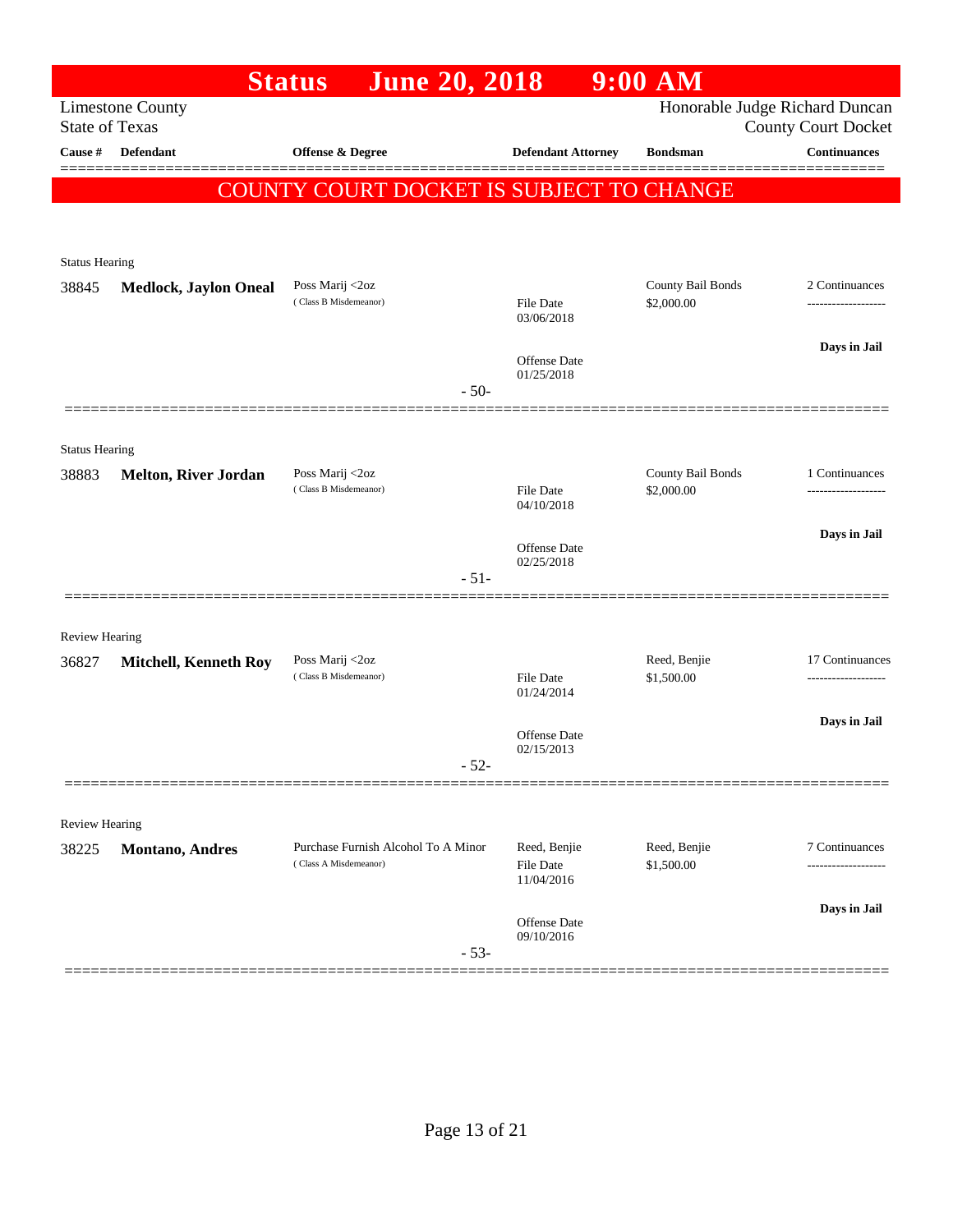|                       |                           | <b>June 20, 2018</b><br><b>Status</b>                         |                            | $9:00$ AM                  |                                                              |
|-----------------------|---------------------------|---------------------------------------------------------------|----------------------------|----------------------------|--------------------------------------------------------------|
| <b>State of Texas</b> | <b>Limestone County</b>   |                                                               |                            |                            | Honorable Judge Richard Duncan<br><b>County Court Docket</b> |
| <b>Cause</b> #        | Defendant                 | Offense & Degree                                              | <b>Defendant Attorney</b>  | <b>Bondsman</b>            | Continuances                                                 |
|                       |                           |                                                               |                            |                            |                                                              |
|                       |                           | <b>COUNTY COURT DOCKET IS SUBJECT TO CHANGE</b>               |                            |                            |                                                              |
|                       |                           |                                                               |                            |                            |                                                              |
| <b>Review Hearing</b> |                           |                                                               |                            |                            |                                                              |
| 38056                 | Morgan, Blake             | Poss Marij <2oz                                               |                            | County Bail Bonds          | 9 Continuances                                               |
|                       |                           | (Class B Misdemeanor)                                         | File Date<br>06/23/2016    | \$1,500.00                 |                                                              |
|                       |                           |                                                               |                            |                            | Days in Jail                                                 |
|                       |                           |                                                               | Offense Date<br>05/18/2016 |                            |                                                              |
|                       |                           | $-54-$                                                        |                            |                            |                                                              |
|                       |                           |                                                               |                            |                            |                                                              |
| <b>Status Hearing</b> |                           |                                                               |                            |                            |                                                              |
| 38864                 | Nino Galvan, Candido      | Driving While Intoxicated Bac >=0.15                          | Moore, David E.            | County Bail Bonds          | 2 Continuances                                               |
|                       | Wilibaldo                 | (Class A Misdemeanor)                                         | File Date                  | \$2,000.00                 |                                                              |
|                       |                           |                                                               | 03/20/2018                 |                            |                                                              |
|                       |                           |                                                               | Offense Date               |                            | Days in Jail                                                 |
|                       |                           | $-55-$                                                        | 12/29/2017                 |                            |                                                              |
|                       |                           |                                                               |                            |                            |                                                              |
| Review Hearing        |                           |                                                               |                            |                            |                                                              |
| 38411                 | Olvera, Abraham           | Poss Cs Pg $3 < 28g$                                          |                            | County Bail Bonds          | 3 Continuances                                               |
|                       | <b>Emanuel</b>            | (Class A Misdemeanor)                                         |                            |                            |                                                              |
|                       |                           |                                                               | File Date<br>03/22/2017    | \$3,000.00                 |                                                              |
|                       |                           |                                                               |                            |                            | Days in Jail                                                 |
|                       |                           |                                                               | Offense Date<br>02/11/2017 |                            |                                                              |
|                       |                           | $-56-$                                                        |                            |                            |                                                              |
|                       |                           |                                                               |                            |                            |                                                              |
| <b>Review Hearing</b> |                           |                                                               |                            |                            |                                                              |
| 38215                 | <b>Ortiz-Gomez, Jesus</b> | Driving While Intoxicated Bac >=0.15<br>(Class A Misdemeanor) | <b>File Date</b>           | Reed, Justin<br>\$3,000.00 | 6 Continuances<br>-----------------                          |
|                       |                           |                                                               | 10/24/2016                 |                            |                                                              |
|                       |                           |                                                               | <b>Offense Date</b>        |                            | Days in Jail                                                 |
|                       |                           | $-57-$                                                        | 03/13/2016                 |                            |                                                              |
|                       |                           |                                                               |                            |                            |                                                              |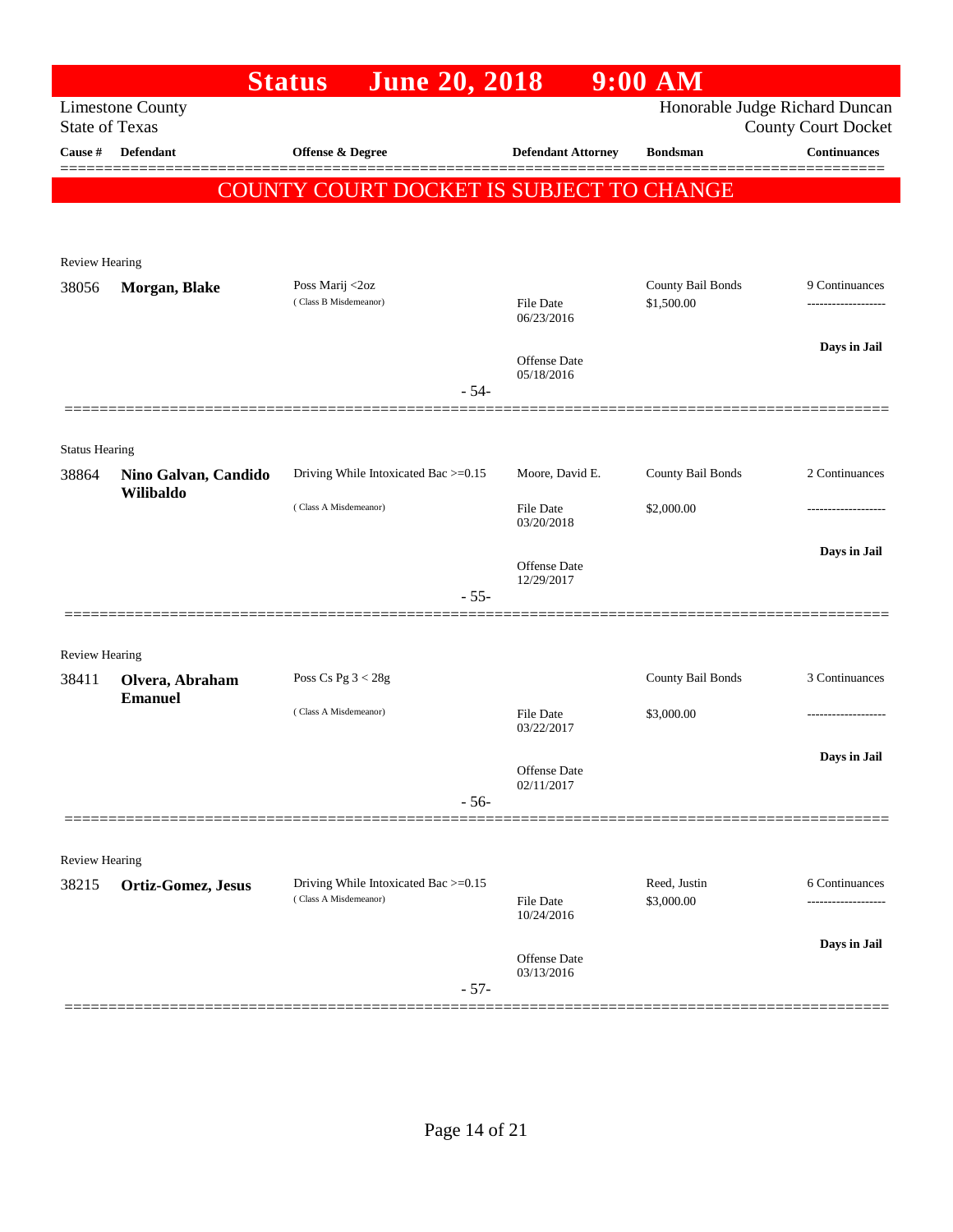|                                |                            | <b>June 20, 2018</b><br><b>Status</b>          |        |                                      | $9:00$ AM                  |                                                              |
|--------------------------------|----------------------------|------------------------------------------------|--------|--------------------------------------|----------------------------|--------------------------------------------------------------|
| <b>State of Texas</b>          | <b>Limestone County</b>    |                                                |        |                                      |                            | Honorable Judge Richard Duncan<br><b>County Court Docket</b> |
| Cause #                        | <b>Defendant</b>           | Offense & Degree                               |        | <b>Defendant Attorney</b>            | <b>Bondsman</b>            | <b>Continuances</b>                                          |
|                                |                            | COUNTY COURT DOCKET IS SUBJECT TO CHANGE       |        |                                      |                            |                                                              |
|                                |                            |                                                |        |                                      |                            |                                                              |
| <b>Status Hearing</b>          |                            |                                                |        |                                      |                            |                                                              |
| 38851                          | <b>Owens, Jimmy Dale</b>   | Unl Carrying Weapon<br>(Class A Misdemeanor)   |        | Reed, Justin<br>File Date            | Reed, Justin<br>\$3,000.00 | 2 Continuances                                               |
|                                |                            |                                                |        | 03/09/2018                           |                            |                                                              |
|                                |                            |                                                |        | Offense Date<br>09/18/2017           |                            | Days in Jail                                                 |
|                                |                            |                                                | $-58-$ |                                      |                            |                                                              |
|                                |                            |                                                |        |                                      |                            |                                                              |
| <b>Status Hearing</b><br>38852 | <b>Owens, Jimmy Dale</b>   | Poss Marij <2oz                                |        | Reed, Justin                         | Reed, Justin               | 2 Continuances                                               |
|                                |                            | (Class B Misdemeanor)                          |        | File Date<br>03/09/2018              | \$2,000.00                 | -------------------                                          |
|                                |                            |                                                |        |                                      |                            | Days in Jail                                                 |
|                                |                            |                                                | $-59-$ | <b>Offense Date</b><br>09/18/2017    |                            |                                                              |
|                                |                            |                                                |        |                                      |                            |                                                              |
| <b>Status Hearing</b>          |                            |                                                |        |                                      |                            |                                                              |
| 38800                          | Payne, Jody Jeanine        | Poss Marij <2oz<br>(Class B Misdemeanor)       |        | Reed, Stephen M.<br><b>File Date</b> | Jody Payne<br>\$2,000.00   | 2 Continuances<br>-------------------                        |
|                                |                            |                                                |        | 01/23/2018                           |                            |                                                              |
|                                |                            |                                                |        | Offense Date<br>12/12/2017           |                            | Days in Jail                                                 |
|                                |                            |                                                | $-60-$ |                                      |                            |                                                              |
|                                |                            |                                                |        |                                      |                            |                                                              |
| Review Hearing<br>38140        | <b>Perkins, Anna Sharp</b> | Driving W/Lic Inv W/Prev                       |        | Reed, Benjie                         |                            | 19 Continuances                                              |
|                                |                            | Conv/Susp/W/O Fin Res<br>(Class B Misdemeanor) |        | File Date                            |                            |                                                              |
|                                |                            |                                                |        | 08/23/2016                           |                            | Days in Jail                                                 |
|                                |                            |                                                |        | Offense Date<br>10/13/2015           |                            |                                                              |
|                                |                            |                                                | $-61-$ |                                      |                            |                                                              |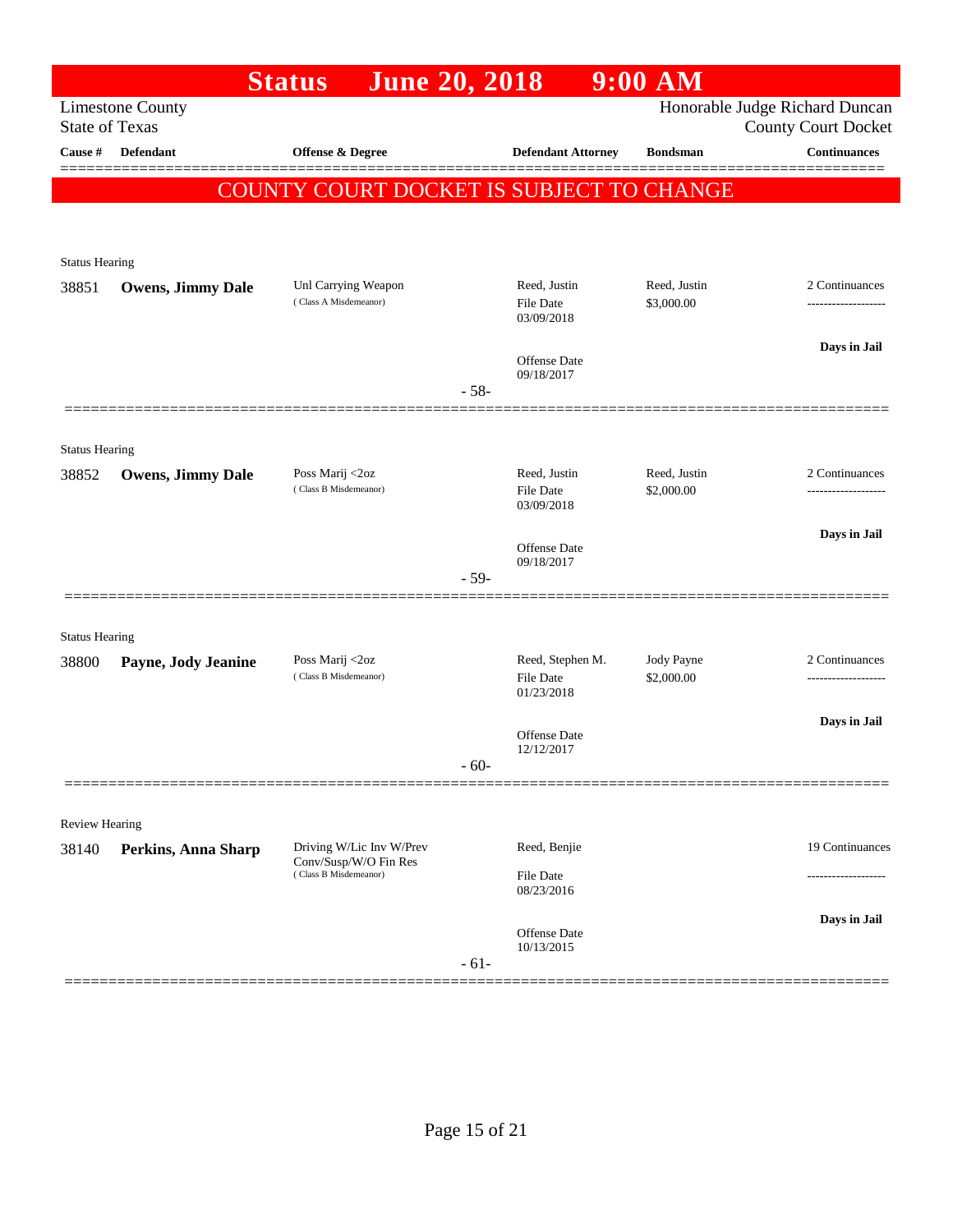|                                |                                 | <b>June 20, 2018</b><br><b>Status</b>              |                                   | $9:00$ AM                       |                                            |
|--------------------------------|---------------------------------|----------------------------------------------------|-----------------------------------|---------------------------------|--------------------------------------------|
| <b>State of Texas</b>          | <b>Limestone County</b>         |                                                    |                                   |                                 | Honorable Judge Richard Duncan             |
| Cause #                        | <b>Defendant</b>                | Offense & Degree                                   | <b>Defendant Attorney</b>         | <b>Bondsman</b>                 | <b>County Court Docket</b><br>Continuances |
|                                |                                 |                                                    |                                   |                                 |                                            |
|                                |                                 | <b>COUNTY COURT DOCKET IS SUBJECT TO CHANGE</b>    |                                   |                                 |                                            |
|                                |                                 |                                                    |                                   |                                 |                                            |
| <b>Status Hearing</b>          |                                 |                                                    |                                   |                                 |                                            |
| 38879                          | <b>Perkins, Misty Nakole</b>    | Poss Cs Pg $3 < 28g$<br>(Class A Misdemeanor)      | Wilson, Scott                     | Personal Bond                   | 1 Continuances                             |
|                                |                                 |                                                    | <b>File Date</b><br>04/10/2018    | \$2,000.00                      |                                            |
|                                |                                 |                                                    | Offense Date                      |                                 | Days in Jail                               |
|                                |                                 |                                                    | 02/25/2018                        |                                 |                                            |
|                                |                                 | $-62-$                                             |                                   |                                 |                                            |
|                                |                                 |                                                    |                                   |                                 |                                            |
| <b>Status Hearing</b><br>38880 | <b>Perkins, Misty Nakole</b>    | Unl Carrying Weapon                                | Wilson, Scott                     | Personal Bond                   | 1 Continuances                             |
|                                |                                 | (Class A Misdemeanor)                              | <b>File Date</b><br>04/10/2018    | \$3,000.00                      |                                            |
|                                |                                 |                                                    |                                   |                                 | Days in Jail                               |
|                                |                                 |                                                    | <b>Offense Date</b><br>02/25/2018 |                                 |                                            |
|                                |                                 | $-63-$                                             |                                   |                                 |                                            |
|                                |                                 |                                                    |                                   |                                 |                                            |
| <b>Review Hearing</b>          |                                 |                                                    |                                   |                                 |                                            |
| 38683                          | Raybould, David<br><b>James</b> | Assault Causes Bodily Injury Family<br>Member      | Reed, Justin                      | County Bail Bonds               | 7 Continuances                             |
|                                |                                 | (Class A Misdemeanor)                              | File Date<br>10/09/2017           | \$3,000.00                      |                                            |
|                                |                                 |                                                    |                                   |                                 | Days in Jail                               |
|                                |                                 |                                                    | Offense Date<br>08/14/2017        |                                 |                                            |
|                                |                                 | $-64-$                                             |                                   |                                 |                                            |
|                                |                                 |                                                    |                                   |                                 |                                            |
| <b>Status Hearing</b>          |                                 |                                                    |                                   |                                 |                                            |
| 38856                          | Reyes, Rosario Renea            | Driving While Intoxicated<br>(Class B Misdemeanor) | Reed, Benjie<br><b>File Date</b>  | County Bail Bonds<br>\$2,000.00 | 2 Continuances<br>.                        |
|                                |                                 |                                                    | 03/12/2018                        |                                 |                                            |
|                                |                                 |                                                    | Offense Date                      |                                 | Days in Jail                               |
|                                |                                 | $-65-$                                             | 02/18/2018                        |                                 |                                            |
|                                |                                 |                                                    |                                   |                                 |                                            |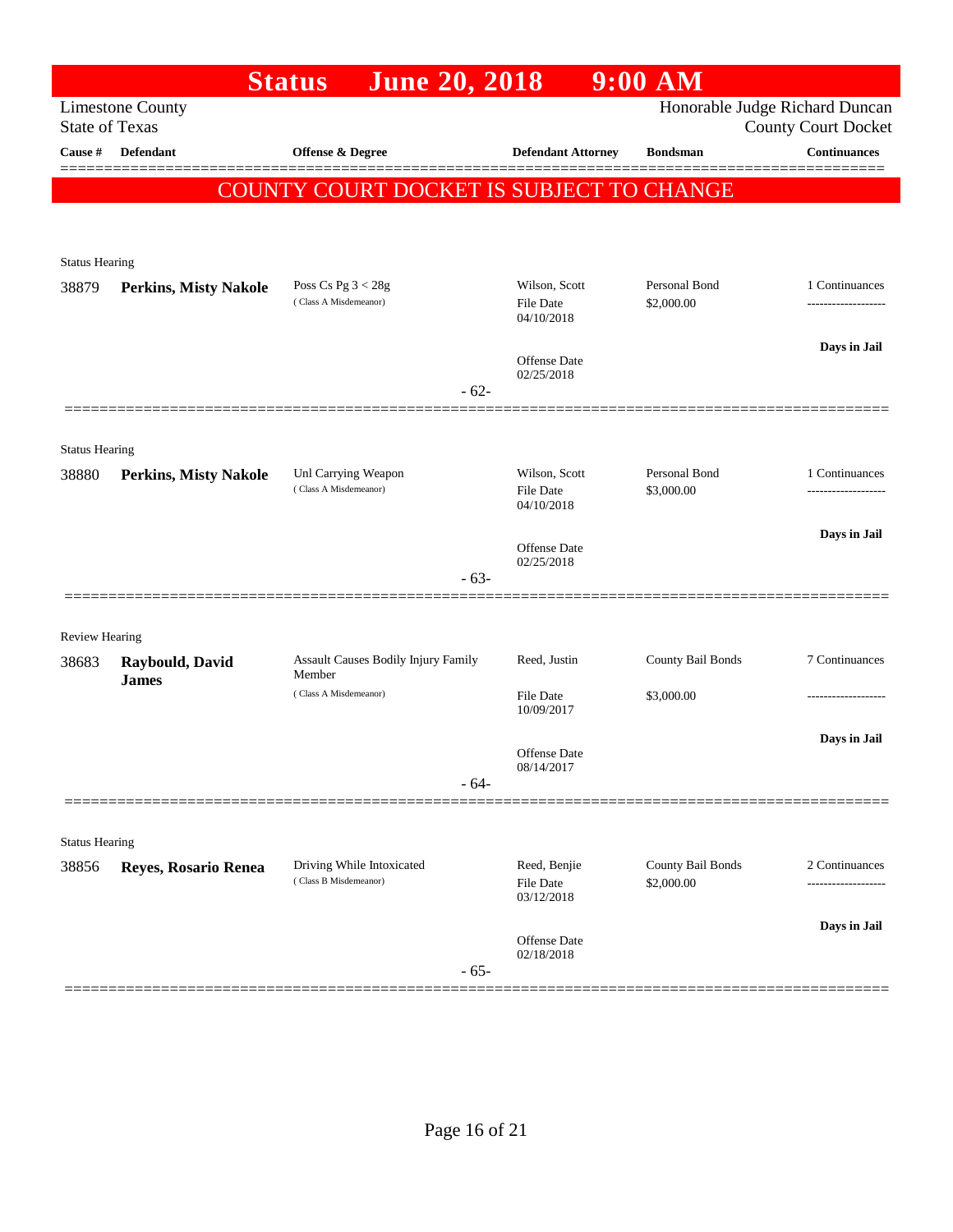|                       |                                | <b>June 20, 2018</b><br><b>Status</b>               |                                      | $9:00$ AM                       |                            |
|-----------------------|--------------------------------|-----------------------------------------------------|--------------------------------------|---------------------------------|----------------------------|
|                       | <b>Limestone County</b>        |                                                     |                                      | Honorable Judge Richard Duncan  |                            |
| <b>State of Texas</b> |                                |                                                     |                                      |                                 | <b>County Court Docket</b> |
| Cause #               | <b>Defendant</b>               | Offense & Degree                                    | <b>Defendant Attorney</b>            | <b>Bondsman</b>                 | <b>Continuances</b>        |
|                       |                                | COUNTY COURT DOCKET IS SUBJECT TO CHANGE            |                                      |                                 |                            |
|                       |                                |                                                     |                                      |                                 |                            |
|                       |                                |                                                     |                                      |                                 |                            |
| Pre-trial Hearing     |                                | False Report To Police Off/Sp Inv/Law               | Reed, Stephen M.                     | County Bail Bonds               | 14 Continuances            |
| 38121                 | Reyes, Sierra Nichole          | Enf Empl<br>(Class B Misdemeanor)                   |                                      |                                 |                            |
|                       |                                |                                                     | File Date<br>08/16/2016              | \$2,000.00                      |                            |
|                       |                                |                                                     |                                      |                                 | Days in Jail               |
|                       |                                |                                                     | Offense Date<br>07/02/2016           |                                 |                            |
|                       |                                | $-66-$                                              |                                      |                                 |                            |
|                       |                                |                                                     |                                      |                                 |                            |
| Pre-trial Hearing     |                                |                                                     |                                      |                                 |                            |
| 38122                 | Reyes, Sierra Nichole          | <b>Burglary Of Vehicle</b><br>(Class A Misdemeanor) | Reed, Stephen M.<br><b>File Date</b> | County Bail Bonds<br>\$3,000.00 | 14 Continuances            |
|                       |                                |                                                     | 08/16/2016                           |                                 |                            |
|                       |                                |                                                     |                                      |                                 | Days in Jail               |
|                       |                                |                                                     | Offense Date<br>07/02/2016           |                                 |                            |
|                       |                                | $-67-$                                              |                                      |                                 |                            |
|                       |                                |                                                     |                                      |                                 |                            |
| <b>Status Hearing</b> |                                |                                                     |                                      |                                 |                            |
| 38865                 | Richardson, Jordan<br>Kentrail | False Report To Abuse Elderly/Disable               |                                      | County Bail Bonds               | 2 Continuances             |
|                       |                                | (Class A Misdemeanor)                               | <b>File Date</b>                     | \$2,000.00                      |                            |
|                       |                                |                                                     | 03/20/2018                           |                                 |                            |
|                       |                                |                                                     | Offense Date                         |                                 | Days in Jail               |
|                       |                                | $-68-$                                              | 09/02/2017                           |                                 |                            |
|                       |                                |                                                     |                                      |                                 |                            |
| Review Hearing        |                                |                                                     |                                      |                                 |                            |
| 38715                 | Roach, Sara Elizabeth          | Theft Prop <\$100 W/Prev Convic                     | Tate, Greg                           | Freebird Bail Bonds             | 4 Continuances             |
|                       |                                | (Class B Misdemeanor)                               | File Date<br>10/26/2017              | \$2,500.00                      |                            |
|                       |                                |                                                     |                                      |                                 |                            |
|                       |                                |                                                     | Offense Date                         |                                 | Days in Jail               |
|                       |                                | $-69-$                                              | 09/24/2017                           |                                 |                            |
|                       |                                |                                                     |                                      |                                 |                            |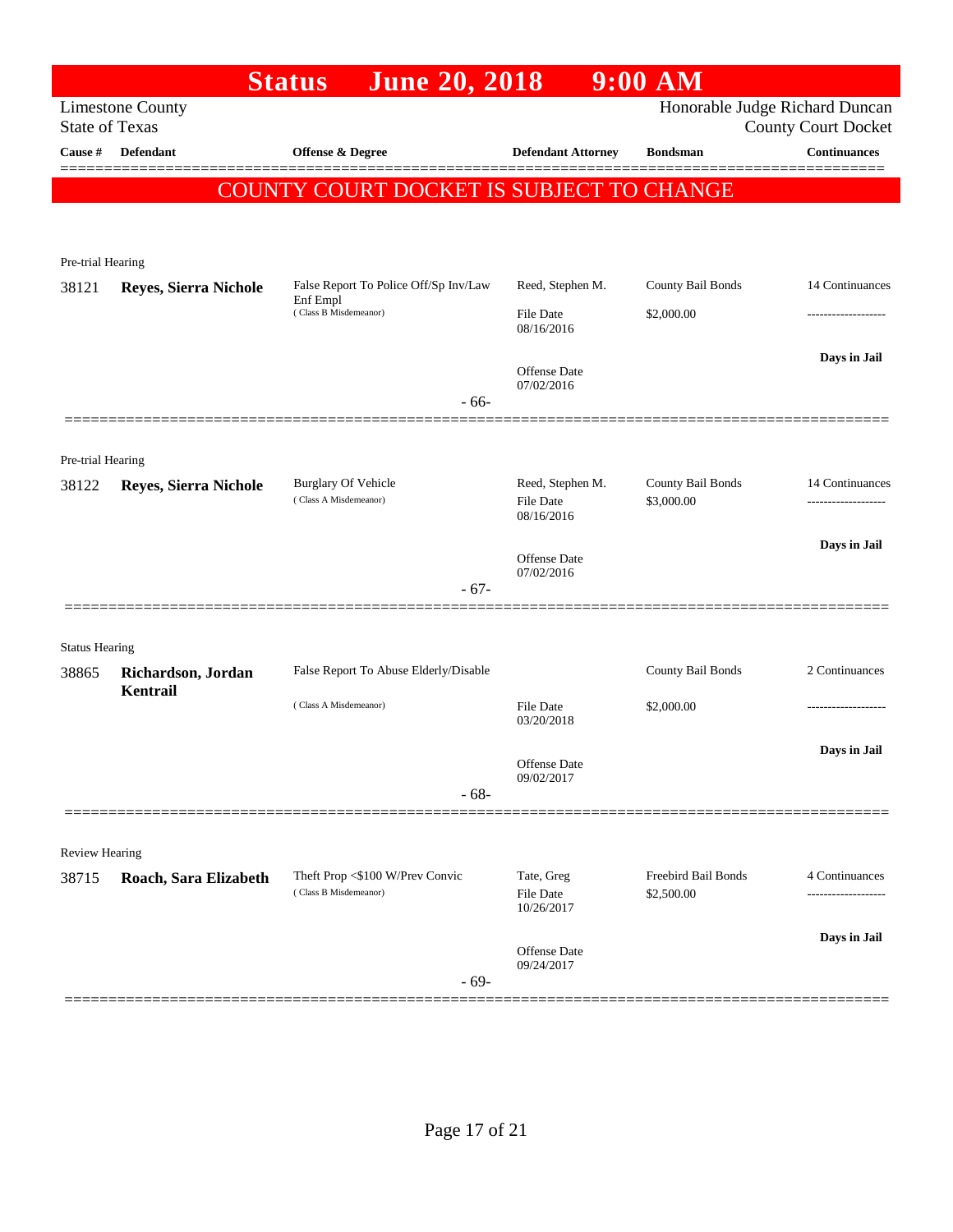|                                  |                             | <b>June 20, 2018</b><br><b>Status</b>    |                           | $9:00$ AM                      |                                                   |
|----------------------------------|-----------------------------|------------------------------------------|---------------------------|--------------------------------|---------------------------------------------------|
|                                  | <b>Limestone County</b>     |                                          |                           | Honorable Judge Richard Duncan |                                                   |
| <b>State of Texas</b><br>Cause # | <b>Defendant</b>            | Offense & Degree                         | <b>Defendant Attorney</b> | <b>Bondsman</b>                | <b>County Court Docket</b><br><b>Continuances</b> |
|                                  |                             |                                          |                           |                                |                                                   |
|                                  |                             | COUNTY COURT DOCKET IS SUBJECT TO CHANGE |                           |                                |                                                   |
|                                  |                             |                                          |                           |                                |                                                   |
| Review Hearing                   |                             |                                          |                           |                                |                                                   |
| 38716                            | Roach, Sara Elizabeth       | Fail To Identify Giving False/Fictitious | Tate, Greg                | Freebird Bail Bonds            | 4 Continuances                                    |
|                                  |                             | Info<br>(Class B Misdemeanor)            | <b>File Date</b>          | \$2,500.00                     |                                                   |
|                                  |                             |                                          | 10/26/2017                |                                |                                                   |
|                                  |                             |                                          | Offense Date              |                                | Days in Jail                                      |
|                                  |                             | $-70-$                                   | 09/24/2017                |                                |                                                   |
|                                  |                             |                                          |                           |                                |                                                   |
| <b>Status Hearing</b>            |                             |                                          |                           |                                |                                                   |
| 38798                            | Rodriguez, Rafael           | Driving While Intoxicated Bac >=0.15     | Reed, Benjie              | County Bail Bonds              | 2 Continuances                                    |
|                                  |                             | (Class A Misdemeanor)                    | File Date<br>01/23/2018   | \$3,000.00                     |                                                   |
|                                  |                             |                                          |                           |                                | Days in Jail                                      |
|                                  |                             |                                          | Offense Date              |                                |                                                   |
|                                  |                             | $-71-$                                   | 11/11/2017                |                                |                                                   |
|                                  |                             |                                          |                           |                                |                                                   |
| <b>Status Hearing</b>            |                             |                                          |                           |                                |                                                   |
| 38873                            | <b>Rossmoine, Nathaniel</b> | Assault Cause Bodily Inj.                | Reed, Justin              | Reed, Justin                   | 1 Continuances                                    |
|                                  | <b>Emerson</b>              | (Class A Misdemeanor)                    | <b>File Date</b>          | \$3,000.00                     |                                                   |
|                                  |                             |                                          | 04/10/2018                |                                |                                                   |
|                                  |                             |                                          | Offense Date              |                                | Days in Jail                                      |
|                                  |                             | $-72-$                                   | 03/01/2018                |                                |                                                   |
|                                  |                             |                                          |                           |                                |                                                   |
| Pre-trial Hearing                |                             |                                          |                           |                                |                                                   |
| 38628                            | Sellers, John Paul          | Theft Prop >=\$750<\$2,500               | Reed, Bobby               | Reed, Bobby                    | 7 Continuances                                    |
|                                  |                             | (Class A Misdemeanor)                    | File Date<br>08/28/2017   | \$3,000.00                     |                                                   |
|                                  |                             |                                          |                           |                                |                                                   |
|                                  |                             |                                          | Offense Date              |                                | Days in Jail                                      |
|                                  |                             | $-73-$                                   | 03/25/2017                |                                |                                                   |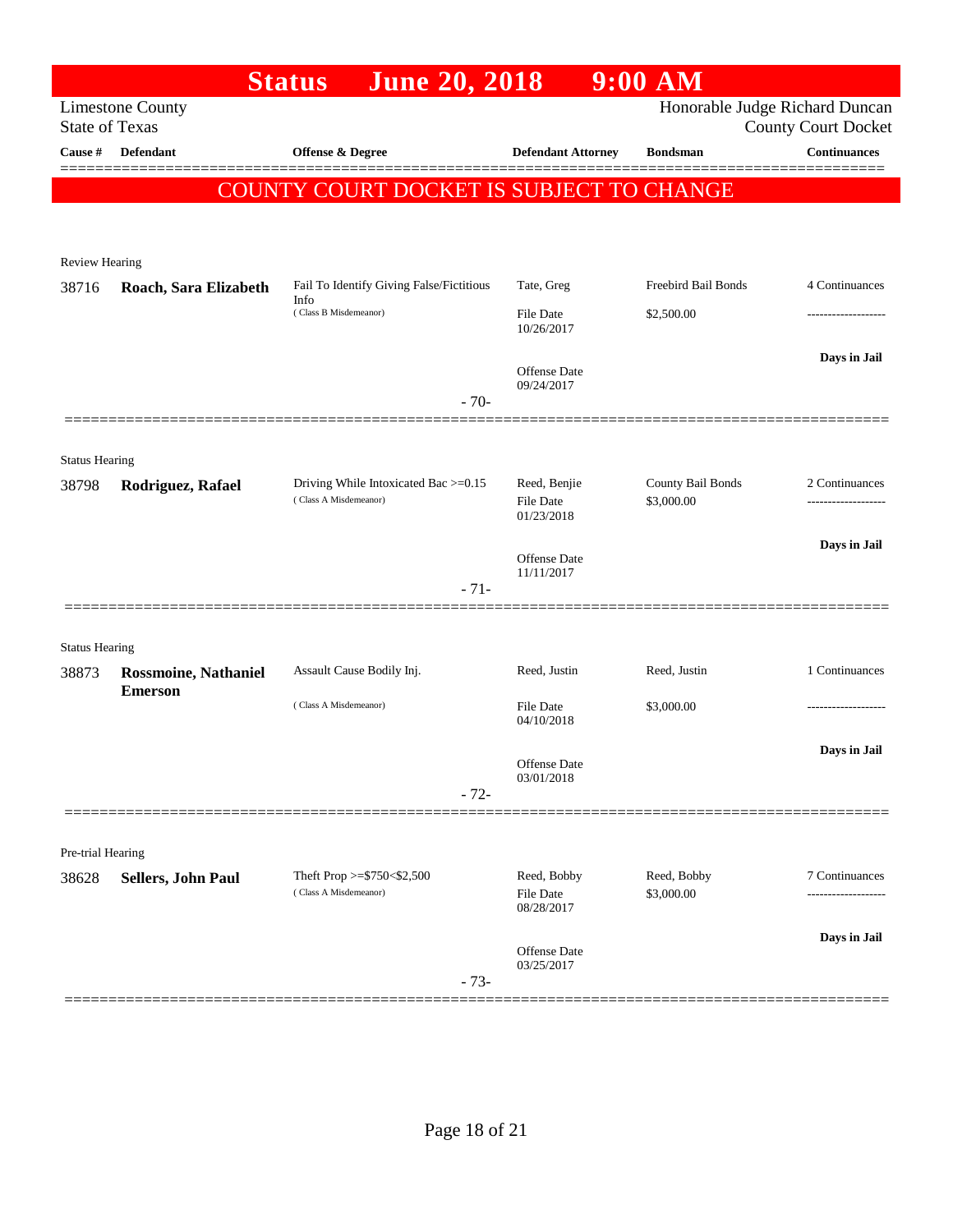|                       |                           | <b>June 20, 2018</b><br><b>Status</b>             |        |                                   | $9:00$ AM         |                                                              |
|-----------------------|---------------------------|---------------------------------------------------|--------|-----------------------------------|-------------------|--------------------------------------------------------------|
| <b>State of Texas</b> | <b>Limestone County</b>   |                                                   |        |                                   |                   | Honorable Judge Richard Duncan<br><b>County Court Docket</b> |
| <b>Cause</b> #        | Defendant                 | Offense & Degree                                  |        | <b>Defendant Attorney</b>         | <b>Bondsman</b>   | Continuances                                                 |
|                       |                           | <b>COUNTY COURT DOCKET IS SUBJECT TO CHANGE</b>   |        |                                   |                   |                                                              |
|                       |                           |                                                   |        |                                   |                   |                                                              |
| <b>Review Hearing</b> |                           |                                                   |        |                                   |                   |                                                              |
| 37796                 | <b>Smith, Jesus Casey</b> | Driving W/Lic Inv W/Prev<br>Conv/Susp/W/O Fin Res |        |                                   | County Bail Bonds | 11 Continuances                                              |
|                       |                           | (Class B Misdemeanor)                             |        | <b>File Date</b><br>01/26/2016    | \$2,000.00        |                                                              |
|                       |                           |                                                   |        |                                   |                   | Days in Jail                                                 |
|                       |                           |                                                   |        | <b>Offense Date</b><br>12/19/2015 |                   |                                                              |
|                       |                           |                                                   | $-74-$ |                                   |                   |                                                              |
| <b>Status Hearing</b> |                           |                                                   |        |                                   |                   |                                                              |
| 38863                 | <b>Smith, Sharon Lynn</b> | Sale To Minors - Alcohol                          |        |                                   | Personal Bond     | 2 Continuances                                               |
|                       |                           | (Class A Misdemeanor)                             |        | <b>File Date</b><br>03/19/2018    | \$2,000.00        | ----------------                                             |
|                       |                           |                                                   |        |                                   |                   | <b>67 Days in Jail</b>                                       |
|                       |                           |                                                   |        | <b>Offense Date</b><br>02/14/2018 |                   |                                                              |
|                       |                           |                                                   | $-75-$ |                                   |                   |                                                              |
| <b>Status Hearing</b> |                           |                                                   |        |                                   |                   |                                                              |
| 38837                 | Smith, Tawakani           | Fail To Identify Fugitive Intent Give             |        | Reed, Benjie                      | Reed, Benjie      | 2 Continuances                                               |
|                       |                           | False Info<br>(Class A Misdemeanor)               |        | <b>File Date</b><br>02/23/2018    | \$3,000.00        |                                                              |
|                       |                           |                                                   |        |                                   |                   | Days in Jail                                                 |
|                       |                           |                                                   |        | Offense Date<br>02/14/2018        |                   |                                                              |
|                       |                           |                                                   | $-76-$ |                                   |                   |                                                              |
|                       |                           |                                                   |        |                                   |                   |                                                              |
| Plea Hearing          |                           | Poss Marij <2oz                                   |        | Thomas, C Barrett                 | County Bail Bonds | 7 Continuances                                               |
| 38403                 | Speir, Lucas Wayne        | (Class B Misdemeanor)                             |        | <b>File Date</b><br>03/17/2017    | \$2,500.00        |                                                              |
|                       |                           |                                                   |        |                                   |                   | Days in Jail                                                 |
|                       |                           |                                                   | $-77-$ | Offense Date<br>01/01/2017        |                   |                                                              |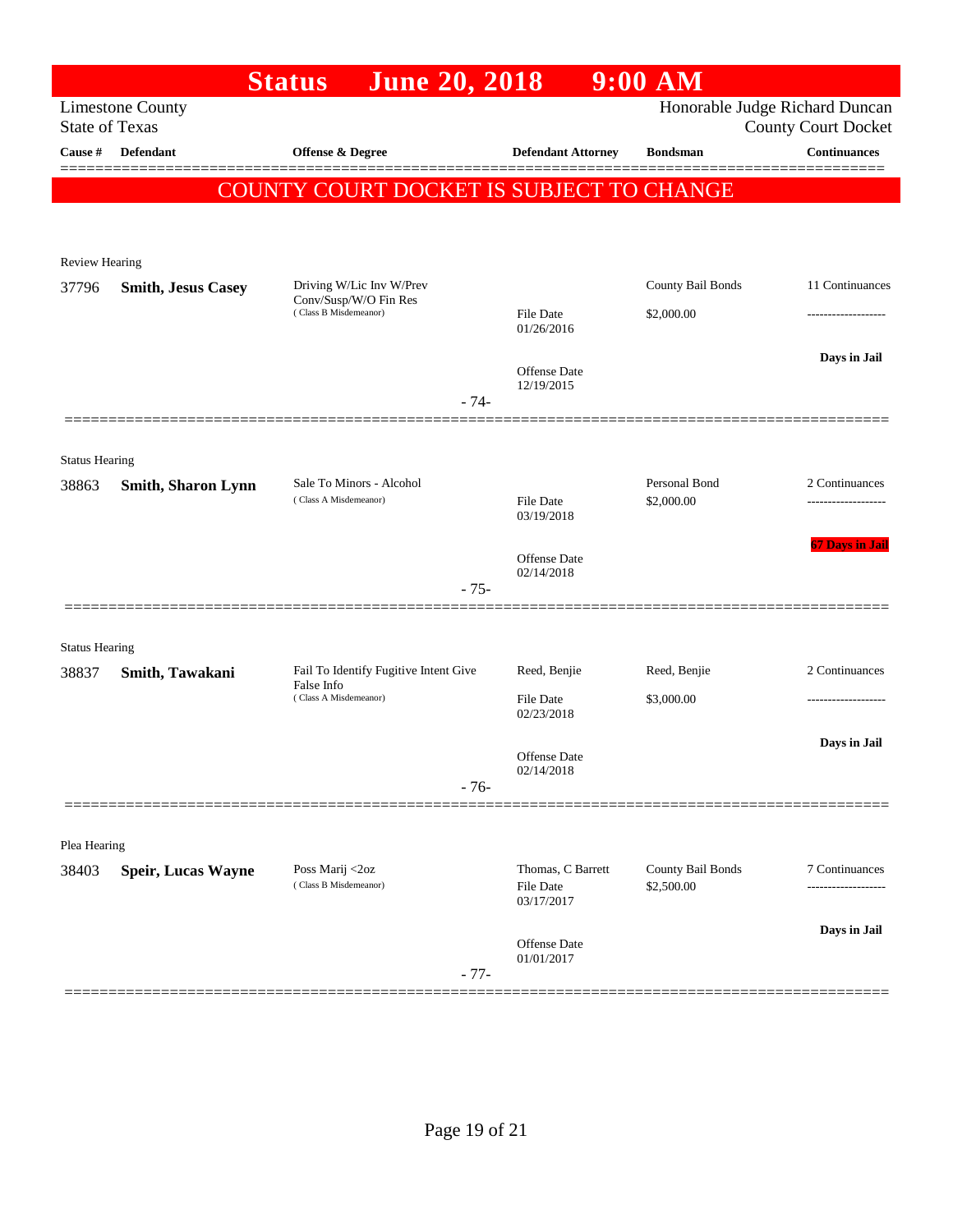|                                |                                                  | <b>June 20, 2018</b><br><b>Status</b>                    |                                                       | $9:00$ AM                       |                                                              |
|--------------------------------|--------------------------------------------------|----------------------------------------------------------|-------------------------------------------------------|---------------------------------|--------------------------------------------------------------|
|                                | <b>Limestone County</b><br><b>State of Texas</b> |                                                          |                                                       |                                 | Honorable Judge Richard Duncan<br><b>County Court Docket</b> |
| Cause #                        | <b>Defendant</b>                                 | Offense & Degree                                         | <b>Defendant Attorney</b>                             | <b>Bondsman</b>                 | Continuances                                                 |
|                                |                                                  | COUNTY COURT DOCKET IS SUBJECT TO CHANGE                 |                                                       |                                 |                                                              |
|                                |                                                  |                                                          |                                                       |                                 |                                                              |
| Plea Hearing                   |                                                  |                                                          |                                                       |                                 |                                                              |
| 38660                          | <b>Speir, Lucas Wayne</b>                        | Bail Jumping And Fail To Appear<br>(Class A Misdemeanor) | Thomas, C Barrett<br><b>File Date</b>                 | County Bail Bonds<br>\$4,000.00 | 7 Continuances<br>-------------------                        |
|                                |                                                  |                                                          | 09/20/2017                                            |                                 |                                                              |
|                                |                                                  |                                                          | Offense Date<br>09/07/2017                            |                                 | Days in Jail                                                 |
|                                |                                                  | $-78-$                                                   |                                                       |                                 |                                                              |
|                                |                                                  |                                                          |                                                       |                                 |                                                              |
| <b>Status Hearing</b><br>38836 | <b>Story, Wesley Walker</b>                      | Poss Marij <2oz                                          | Reed, Benjie                                          | County Bail Bonds               | 2 Continuances                                               |
|                                |                                                  | (Class B Misdemeanor)                                    | <b>File Date</b><br>02/22/2018                        | \$2,000.00                      |                                                              |
|                                |                                                  |                                                          | <b>Offense Date</b>                                   |                                 | Days in Jail                                                 |
|                                |                                                  | $-79-$                                                   | 11/14/2017                                            |                                 |                                                              |
|                                |                                                  |                                                          |                                                       |                                 |                                                              |
| <b>Review Hearing</b>          |                                                  |                                                          |                                                       |                                 |                                                              |
| 38557                          | <b>Thompson, Stephanie</b><br><b>Ruth</b>        | Driving W/Lic Inv W/Prev<br>Conv/Susp/W/O Fin Res        | Moore, David E.                                       | Personal Bond                   | 8 Continuances                                               |
|                                |                                                  | (Class B Misdemeanor)                                    | <b>File Date</b><br>06/30/2017                        | \$2,000.00                      | .                                                            |
|                                |                                                  |                                                          | <b>Offense Date</b>                                   |                                 | Days in Jail                                                 |
|                                |                                                  | $-80-$                                                   | 05/22/2017                                            |                                 |                                                              |
|                                |                                                  |                                                          |                                                       |                                 |                                                              |
| <b>Status Hearing</b>          |                                                  |                                                          |                                                       |                                 |                                                              |
| 38819                          | <b>Walsh, Ember Leekolh</b>                      | Criminal Trespass<br>(Class B Misdemeanor)               | Sanders, Raymond L.<br><b>File Date</b><br>02/12/2018 | County Bail Bonds<br>\$1,000.00 | 2 Continuances                                               |
|                                |                                                  |                                                          | Offense Date                                          |                                 | Days in Jail                                                 |
|                                |                                                  | $-81-$                                                   | 11/14/2017                                            |                                 |                                                              |